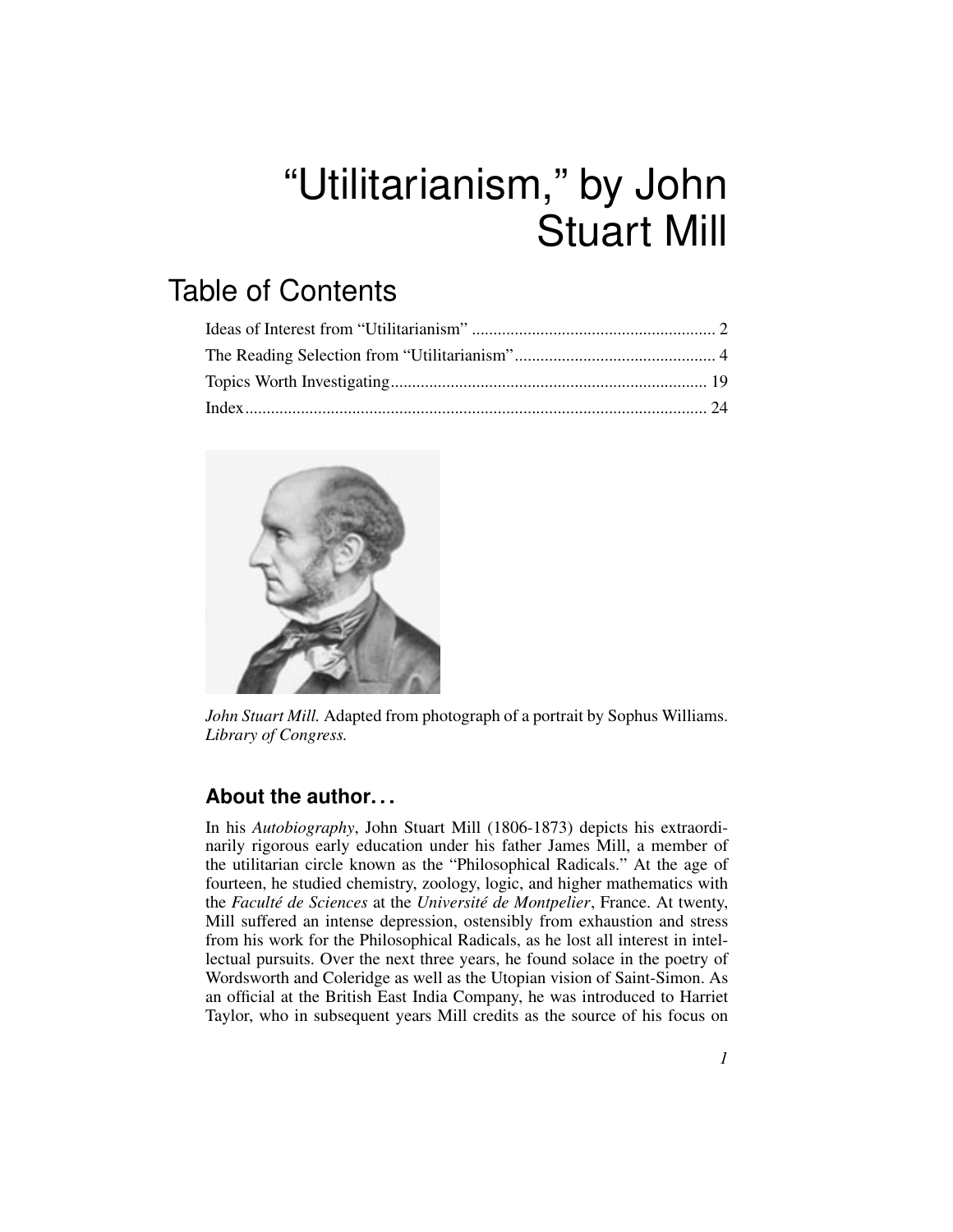<span id="page-1-6"></span><span id="page-1-1"></span>the self-development of the individual in his influential writings in politics and ethics, including *On Liberty*, *Utilitarianism*, and *On the Subjection of Women*. The work from which our reading is taken, *Utilitarianism*, deepens and strengthens the greatest happiness principle of Jeremy Bentham and his father, James Mill. In the final years of his life, Mill was elected to the honorary position of Lord Rector of the University of St. Andrews while serving as a Member of Parliament.

#### **About the work. . .**

<span id="page-1-5"></span><span id="page-1-3"></span>Much as his father and Jeremy Bentham assumed, Mill also believes an action is right if and only if the action produces on balance more good than bad than any other action available to the person. Also, as well, with them, he identifies pleasure or happiness as the only intrinsic good.<sup>1</sup> Mill explicates and broadens this view in his *Utilitarianism*<sup>2</sup> where he avoids the limited hedonism of Bentham and the egoism of his father by noting first that pleasures of the mind are preferable to those of the body and second that helping others is one of the ways to maximize an individual's good. In general, Mill's ethics turns out to be positivistic and empirical: moral rules are justified in experience by their usefulness for human welfare. In particular, the moral rules of common sense, such as speaking truthfully, are gleaned from the recognition of their utility as founded on historical knowledge and experience. Although Mill's utilitarianism is roundly criticized by the British idealists T. H. Green and F. H. Bradley, his ethics stands as perhaps the most influential philosophy of individual and social liberty in the nineteenth century.

#### <span id="page-1-4"></span><span id="page-1-2"></span>From the reading. . .

"It is better to be a human being dissatisfied than a pig satisfied; better to be Socrates dissatisfied than a fool satisfied. And if the fool, or the pig, are a different opinion, it is because they only know their own side of the question."

<span id="page-1-0"></span><sup>1.</sup> Something is intrinsically good if it is desirable or valued in and of itself. A particular intrinsic good might also serve as good as a means, but never good merely as a means. For example, if person seeks happiness for the sake of someone that individual loves, the happiness is still a good in and for itself. *Eds.*

<sup>2.</sup> John Stuart Mill, *Utilitarianism* (London: Parker, Son, and Bourn, West Strand: 1863), 9-29; 51-60.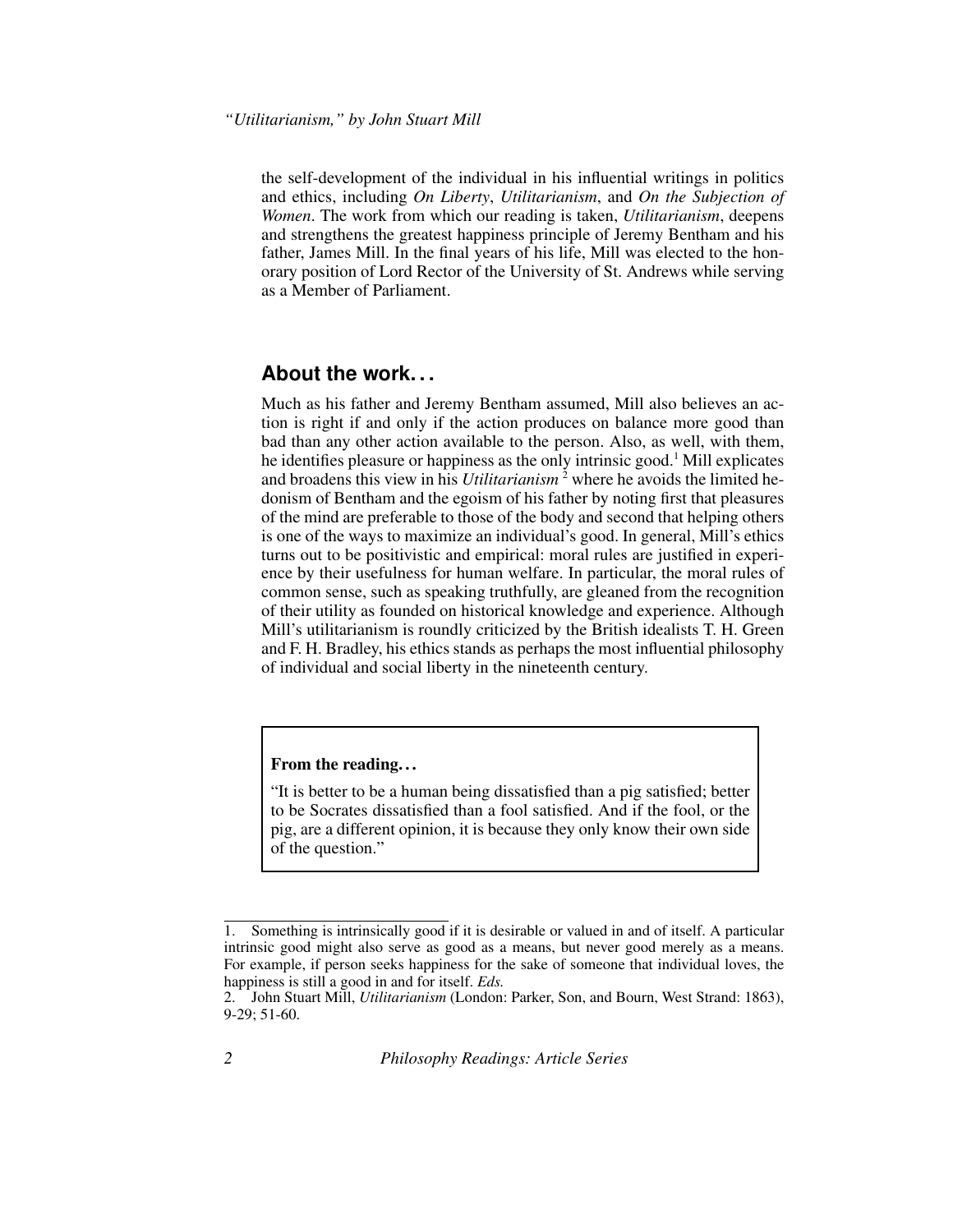### **Ideas of Interest from "Utilitarianism"**

- 1. How does Mill define the greatest happiness principle? How does he respond to the charge that this principle is degrading to the dignity of persons?
- 2. How are qualities of pleasure distinguished from quantities of pleasure? What does Mill think establishes one quality of pleasure more valuable than another?
- 3. Construct Mill's argument concerning the sense of dignity preventing some persons from pursuing sensual pleasure? Explain why this argument is not inconsistent with the greatest happiness principle.
- 4. If all persons naturally seek the benefit of their higher faculties, then how does Mill account for the common occurrence of young persons losing their fresh enthusiasm, their rich enjoyment, and noble character later in life? How would he account for persons who have no interest in their higher faculties?
- 5. What is Mill's answer to the objection by some that happiness is a hindrance to the good life—that self-sacrifice and renunciation of pleasure is essential for virtue? Under what conditions does he think renunciation can lead to the best possible life? Explain whether or not Mill is an ethical egoist or a psychological egoist.<sup>3</sup>
- <span id="page-2-1"></span>6. Mill points out that "all desirable things . . . are desirable either for the pleasure inherent in themselves, or as means to the promotion of pleasure and the prevention of pain." Explain whether this doctrine implies a virtuous action is not desirable if it results in less pleasure than other nonvirtuous actions available to the agent.
- 7. What does Mill mean by "the disinterested character" of utilitarianism? How is this disinterest related to the golden rule?
- 8. How does Mill answer the criticism that under utilitarianism, the motive or intention of an agent, indeed, even the good heart of the agent, is irrelevant to the ethical value of an action performed.
- <span id="page-2-0"></span>9. According to Mill, how can the claim be proved that the only thing desirable as an end or a purpose to life is happiness? Explain whether or not Mill thinks virtue can also be rightfully desirable in itself? Can pleasure

<sup>3.</sup> Psychological egoism is the empirical doctrine that the determining motive of every voluntary action is a desire for one's own welfare. Ethical egoism is the normative or prescriptive doctrine that each individual should seek as an end only that individual's own welfare. The first doctrine is a description theory of how persons behave; the second is a prescriptive principle of how persons ought to behave. *Eds.*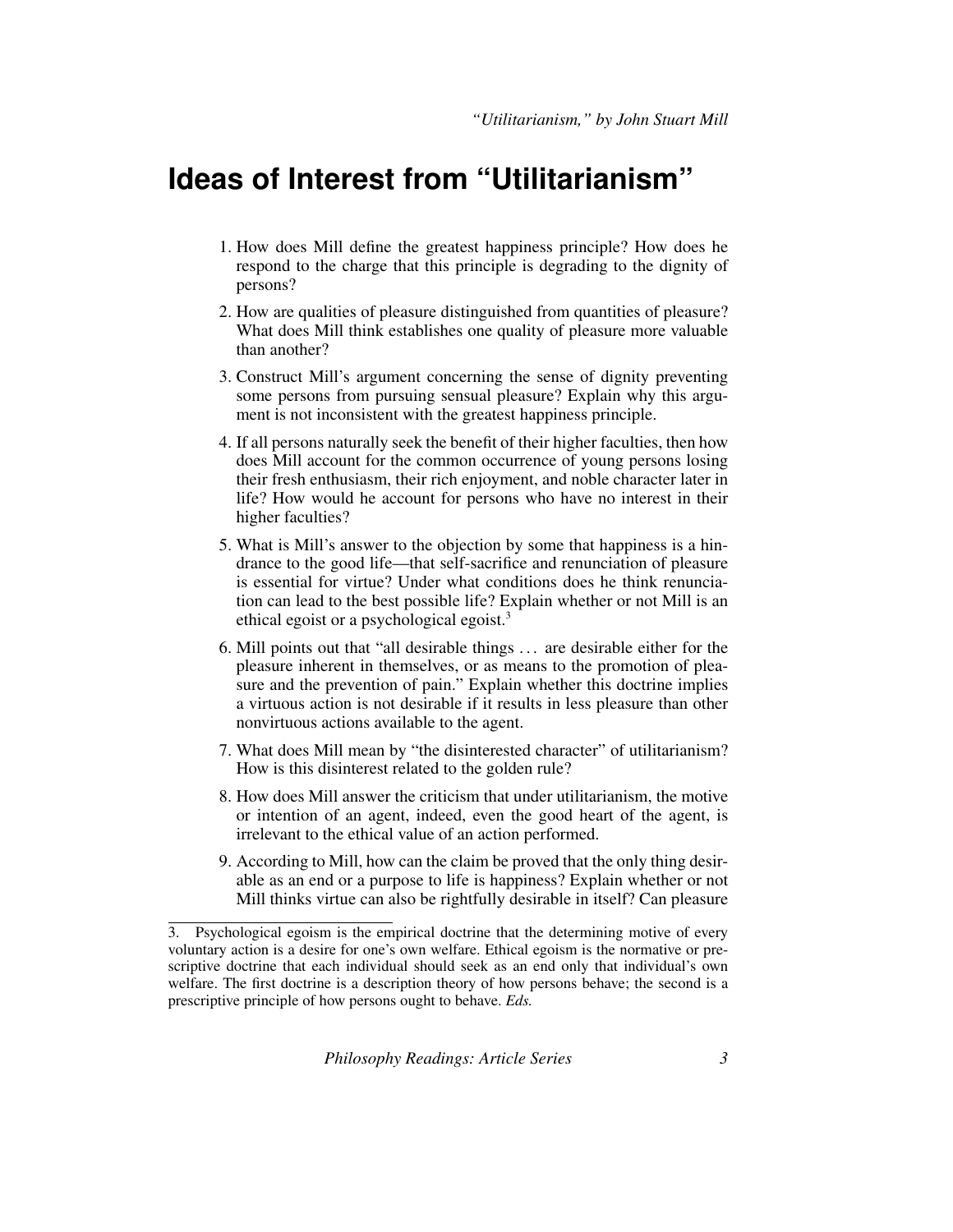and virtue be distinguished for Mill? Are there any virtues which are not pleasurable?

10. Does Mill believe valued means such as health, virtue, money, power, sex, and fame should not be sought for themselves? Are these desires different in kind or different in degree from the desire for happiness?

### <span id="page-3-0"></span>**The Reading Selection from "Utilitarianism"**

### <span id="page-3-4"></span>**What Utilitarianism Is**

<span id="page-3-6"></span><span id="page-3-3"></span>The creed which accepts as the foundation of morals, Utility, or the Greatest Happiness Principle, holds that actions are right in proportion as they tend to promote happiness, wrong as they tend to produce the reverse of happiness. By happiness is intended pleasure, and the absence of pain; by unhappiness, pain, and the privation of pleasure. To give a clear view of the moral standard set up by the theory, much more requires to be said; in particular, what things it includes in the ideas of pain and pleasure; and to what extent this is left an open question. But these supplementary explanations do not affect the theory of life on which this theory of morality is grounded—namely, that pleasure, and freedom from pain, are the only things desirable as ends; and that all desirable things (which are as numerous in the utilitarian as in any other scheme) are desirable either for the pleasure inherent in themselves, or as means to the promotion of pleasure and the prevention of pain.

Now, such a theory of life excites in many minds, and among them in some of the most estimable in feeling and purpose, inveterate dislike. To suppose that life has (as they express it) no higher end than pleasure—no better and nobler object of desire and pursuit— they designate as utterly mean and grovelling; as a doctrine worthy only of swine, to whom the followers of Epicurus were, at a very early period, contemptuously likened; and modern holders of the doctrine are occasionally made the subject of equally polite comparisons by its German, French, and English assailants.

<span id="page-3-5"></span><span id="page-3-2"></span><span id="page-3-1"></span>When thus attacked, the Epicureans have always answered, that it is not they, but their accusers, who represent human nature in a degrading light; since the accusation supposes human beings to be capable of no pleasures except those of which swine are capable. If this supposition were true, the charge could not be gainsaid, but would then be no longer an imputation; for if the sources of pleasure were precisely the same to human beings and to swine, the rule of life which is good enough for the one would be good enough for the other. The comparison of the Epicurean life to that of beasts is felt as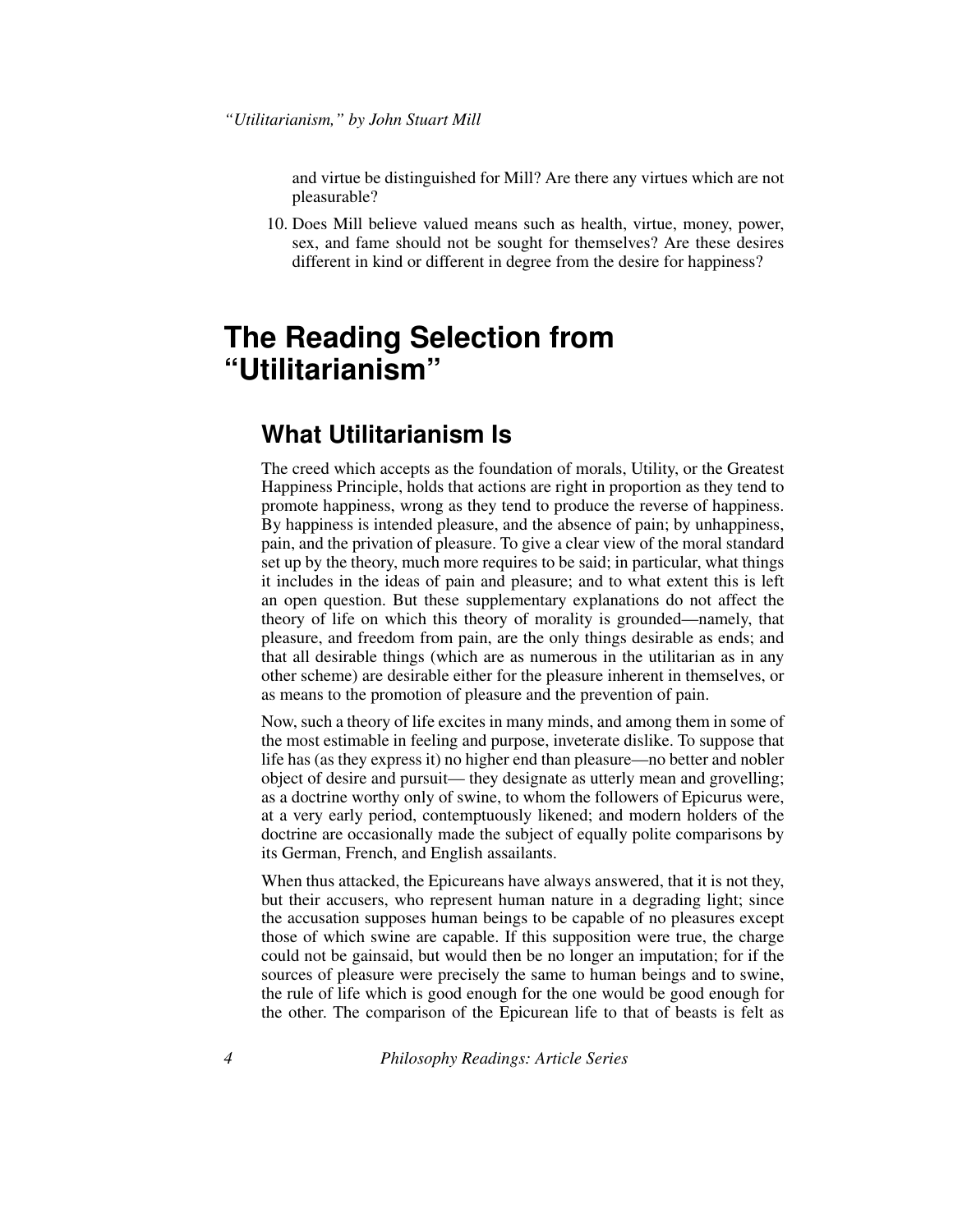<span id="page-4-4"></span>degrading, precisely because a beast's pleasures do not satisfy a human being's conceptions of happiness. Human beings have faculties more elevated than the animal appetites, and when once made conscious of them, do not regard anything as happiness which does not include their gratification. I do not, indeed, consider the Epicureans to have been by any means faultless in drawing out their scheme of consequences from the utilitarian principle. To do this in any sufficient manner, many Stoic, as well as Christian elements require to be included. But there is no known Epicurean theory of life which does not assign to the pleasures of the intellect, of the feelings and imagination, and of the moral sentiments, a much higher value as pleasures than to those of mere sensation. It must be admitted, however, that utilitarian writers in general have placed the superiority of mental over bodily pleasures chiefly in the greater permanency, safety, uncostliness, etc., of the former— that is, in their circumstantial advantages rather than in their intrinsic nature. And on all these points utilitarians have fully proved their case; but they might have taken the other, and, as it may be called, higher ground, with entire consistency. It is quite compatible with the principle of utility to recognise the fact, that some kinds of pleasure are more desirable and more valuable than others. It would be absurd that while, in estimating all other things, quality is considered as well as quantity, the estimation of pleasures should be supposed to depend on quantity alone.

<span id="page-4-3"></span><span id="page-4-2"></span><span id="page-4-1"></span>If I am asked, what I mean by difference of quality in pleasures, or what makes one pleasure more valuable than another, merely as a pleasure, except its being greater in amount, there is but one possible answer. Of two pleasures, if there be one to which all or almost all who have experience of both give a decided preference, irrespective of any feeling of moral obligation to prefer it, that is the more desirable pleasure. If one of the two is, by those who are competently acquainted with both, placed so far above the other that they prefer it, even though knowing it to be attended with a greater amount of discontent, and would not resign it for any quantity of the other pleasure which their nature is capable of, we are justified in ascribing to the preferred enjoyment a superiority in quality, so far outweighing quantity as to render it, in comparison, of small account.

<span id="page-4-0"></span>Now it is an unquestionable fact that those who are equally acquainted with, and equally capable of appreciating and enjoying, both, do give a most marked preference to the manner of existence which employs their higher faculties. Few human creatures would consent to be changed into any of the lower animals, for a promise of the fullest allowance of a beast's pleasures; no intelligent human being would consent to be a fool, no instructed person would be an ignoramus, no person of feeling and conscience would be selfish and base, even though they should be persuaded that the fool, the dunce, or the rascal is better satisfied with his lot than they are with theirs. They would not resign what they possess more than he for the most complete satisfaction of all the desires which they have in common with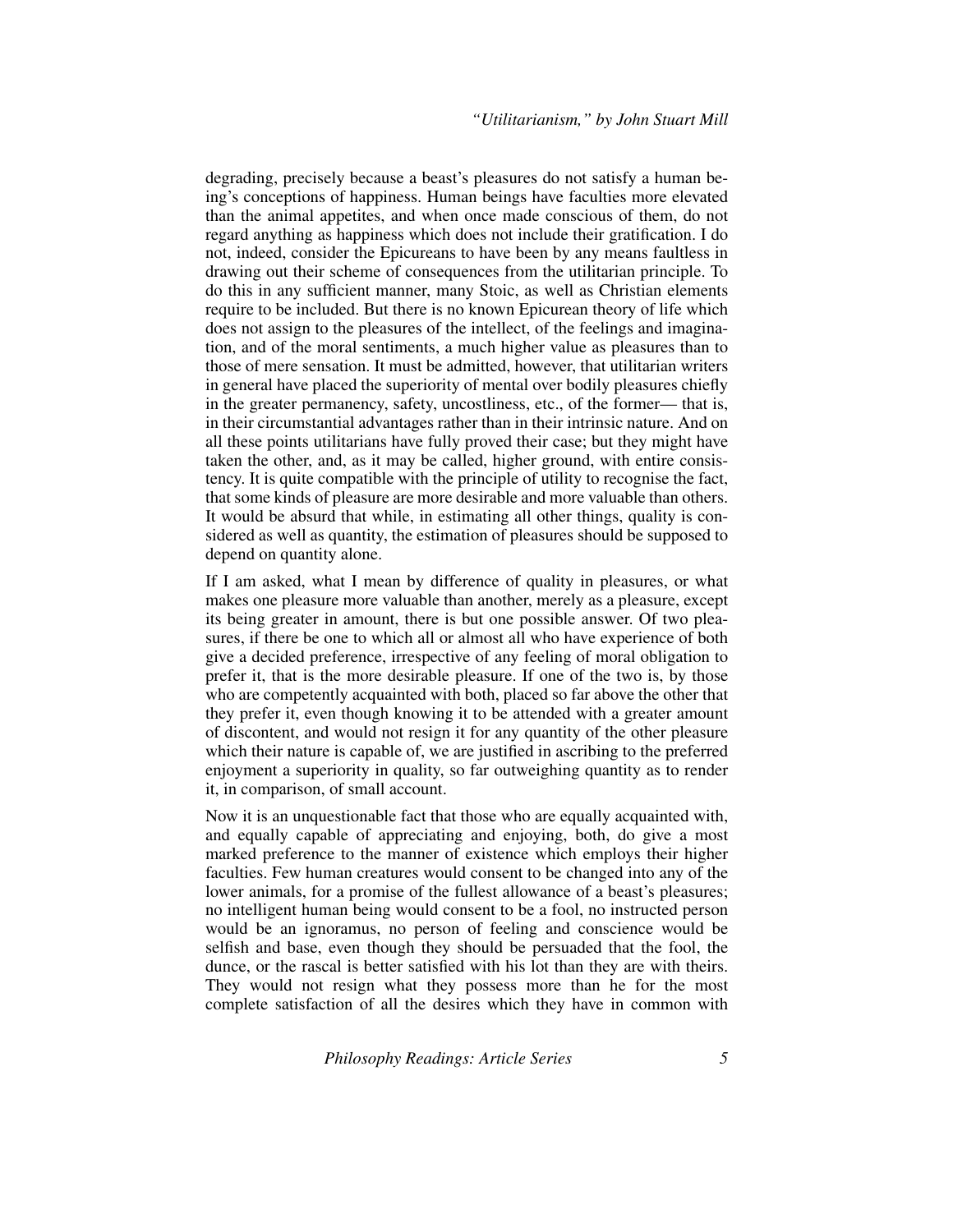him. If they ever fancy they would, it is only in cases of unhappiness so extreme, that to escape from it they would exchange their lot for almost any other, however undesirable in their own eyes. A being of higher faculties requires more to make him happy, is capable probably of more acute suffering, and certainly accessible to it at more points, than one of an inferior type; but in spite of these liabilities, he can never really wish to sink into what he feels to be a lower grade of existence. We may give what explanation we please of this unwillingness; we may attribute it to pride, a name which is given indiscriminately to some of the most and to some of the least estimable feelings of which mankind are capable: we may refer it to the love of liberty and personal independence, an appeal to which was with the Stoics one of the most effective means for the inculcation of it; to the love of power, or to the love of excitement, both of which do really enter into and contribute to it: but its most appropriate appellation is a sense of dignity, which all human beings possess in one form or other, and in some, though by no means in exact, proportion to their higher faculties, and which is so essential a part of the happiness of those in whom it is strong, that nothing which conflicts with it could be, otherwise than momentarily, an object of desire to them.

#### <span id="page-5-0"></span>From the reading. . .

"[N]o intelligent human being would consent to be a fool, no instructed person would be an ignoramus, no person of feeling and conscience would be selfish and base, even though they should be persuaded that the fool, the dunce, or the rascal is better satisfied with his lot than they are with theirs."

Whoever supposes that this preference takes place at a sacrifice of happiness—that the superior being, in anything like equal circumstances, is not happier than the inferior—confounds the two very different ideas, of happiness, and content. It is indisputable that the being whose capacities of enjoyment are low, has the greatest chance of having them fully satisfied; and a highly endowed being will always feel that any happiness which he can look for, as the world is constituted, is imperfect. But he can learn to bear its imperfections, if they are at all bearable; and they will not make him envy the being who is indeed unconscious of the imperfections, but only because he feels not at all the good which those imperfections qualify. It is better to be a human being dissatisfied than a pig satisfied; better to be Socrates dissatisfied than a fool satisfied. And if the fool, or the pig, are a different opinion, it is because they only know their own side of the question. The other party to the comparison knows both sides.

It may be objected, that many who are capable of the higher pleasures, occa-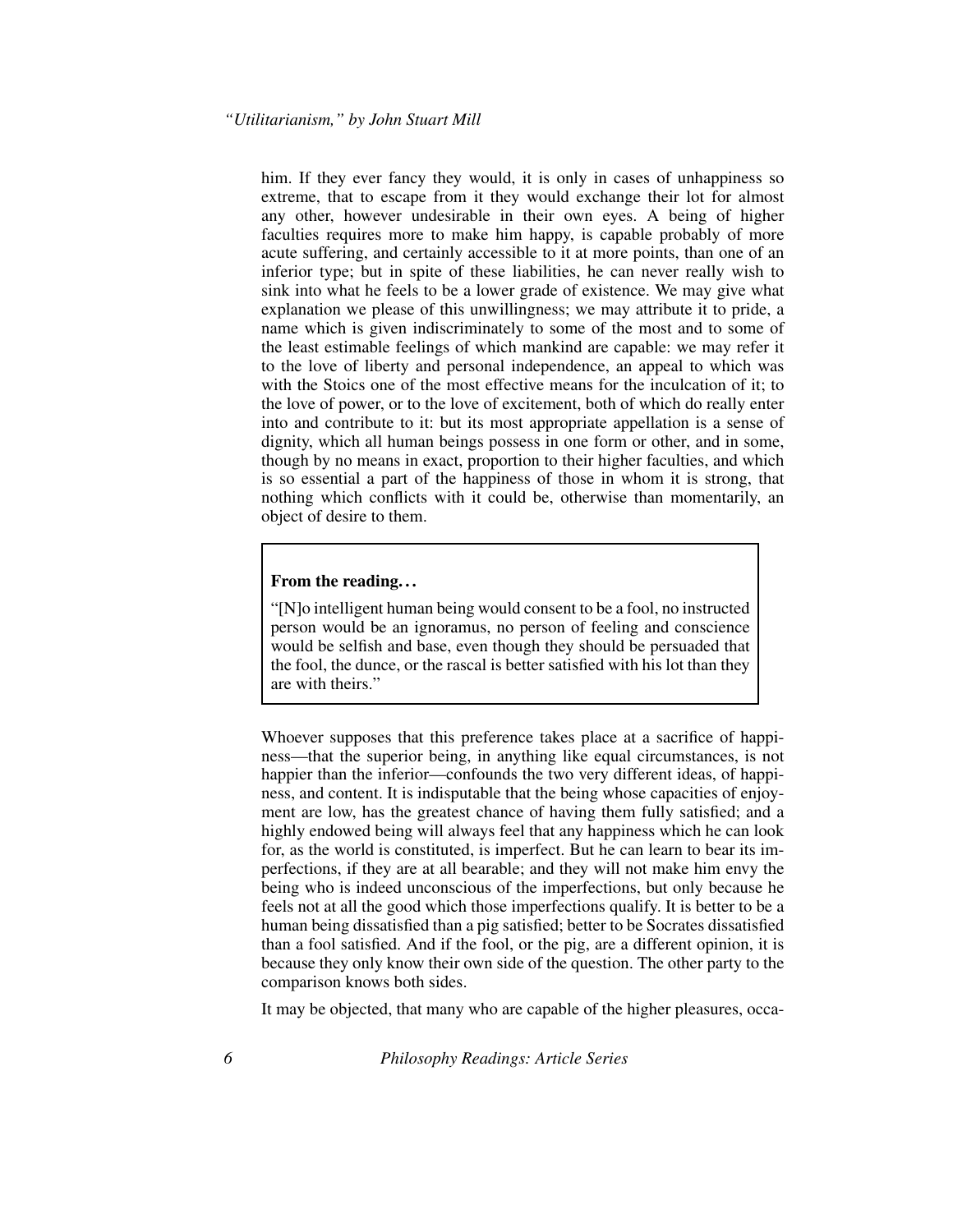sionally, under the influence of temptation, postpone them to the lower. But this is quite compatible with a full appreciation of the intrinsic superiority of the higher. Men often, from infirmity of character, make their election for the nearer good, though they know it to be the less valuable; and this no less when the choice is between two bodily pleasures, than when it is between bodily and mental. They pursue sensual indulgences to the injury of health, though perfectly aware that health is the greater good.

#### From the reading. . .

"What is there to decide whether a particular pleasure is worth purchasing at the cost of a particular pain, except the feelings and judgment of the experienced?"

It may be further objected, that many who begin with youthful enthusiasm for everything noble, as they advance in years sink into indolence and selfishness. But I do not believe that those who undergo this very common change, voluntarily choose the lower description of pleasures in preference to the higher. I believe that before they devote themselves exclusively to the one, they have already become incapable of the other. Capacity for the nobler feelings is in most natures a very tender plant, easily killed, not only by hostile influences, but by mere want of sustenance; and in the majority of young persons it speedily dies away if the occupations to which their position in life has devoted them, and the society into which it has thrown them, are not favourable to keeping that higher capacity in exercise. Men lose their high aspirations as they lose their intellectual tastes, because they have not time or opportunity for indulging them; and they addict themselves to inferior pleasures, not because they deliberately prefer them, but because they are either the only ones to which they have access, or the only ones which they are any longer capable of enjoying. It may be questioned whether any one who has remained equally susceptible to both classes of pleasures, ever knowingly and calmly preferred the lower; though many, in all ages, have broken down in an ineffectual attempt to combine both.

<span id="page-6-0"></span>From this verdict of the only competent judges, I apprehend there can be no appeal. On a question which is the best worth having of two pleasures, or which of two modes of existence is the most grateful to the feelings, apart from its moral attributes and from its consequences, the judgment of those who are qualified by knowledge of both, or, if they differ, that of the majority among them, must be admitted as final. And there needs be the less hesitation to accept this judgment respecting the quality of pleasures, since there is no other tribunal to be referred to even on the question of quantity. What means are there of determining which is the acutest of two pains, or the intensest of two pleasurable sensations, except the general suffrage of those who are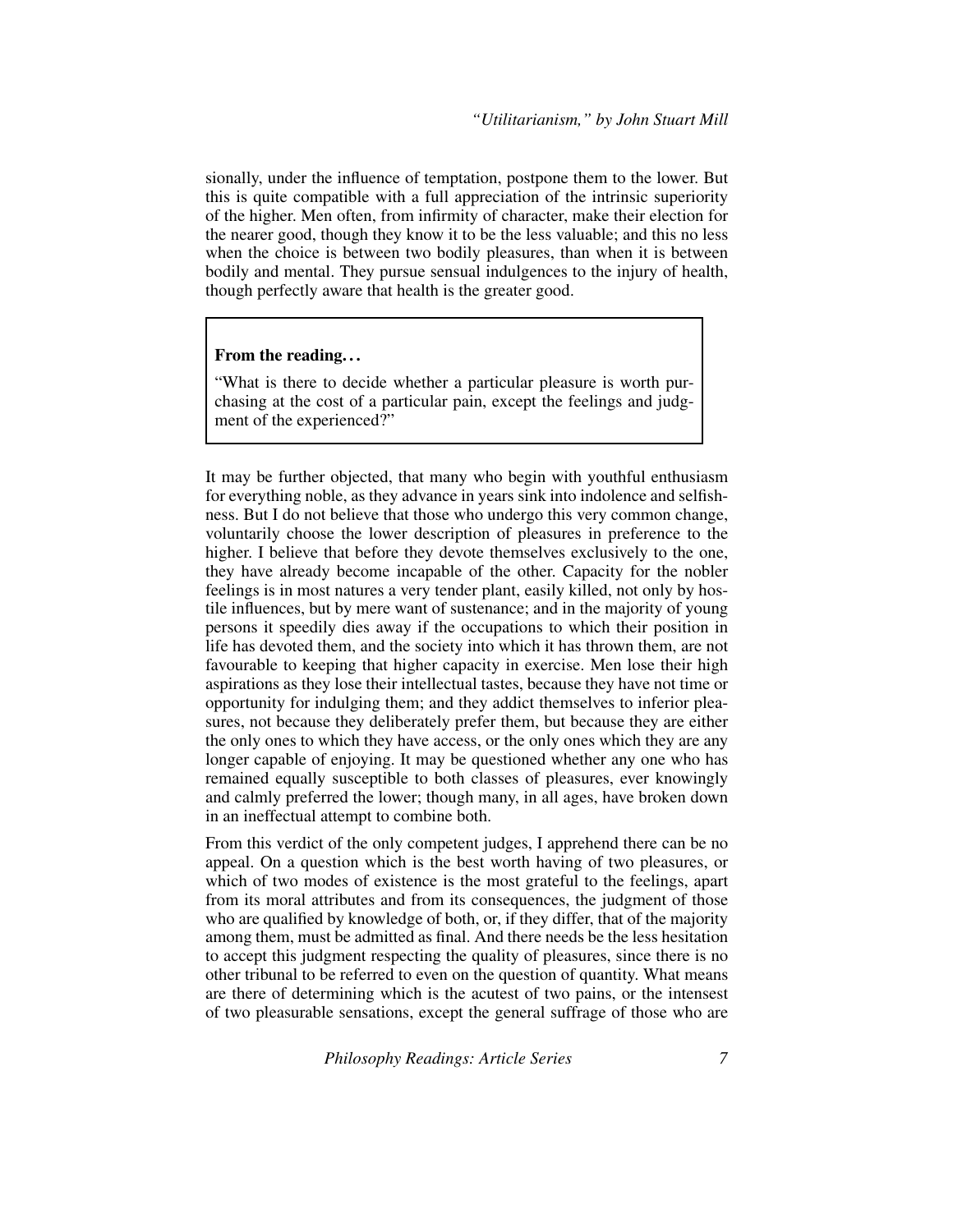<span id="page-7-5"></span>familiar with both? Neither pains nor pleasures are homogeneous, and pain is always heterogeneous with pleasure. What is there to decide whether a particular pleasure is worth purchasing at the cost of a particular pain, except the feelings and judgment of the experienced? When, therefore, those feelings and judgment declare the pleasures derived from the higher faculties to be preferable in kind, apart from the question of intensity, to those of which the animal nature, disjoined from the higher faculties, is suspectible, they are entitled on this subject to the same regard.

I have dwelt on this point, as being a necessary part of a perfectly just conception of Utility or Happiness, considered as the directive rule of human conduct. But it is by no means an indispensable condition to the acceptance of the utilitarian standard; for that standard is not the agent's own greatest happiness, but the greatest amount of happiness altogether; and if it may possibly be doubted whether a noble character is always the happier for its nobleness, there can be no doubt that it makes other people happier, and that the world in general is immensely a gainer by it. Utilitarianism, therefore, could only attain its end by the general cultivation of nobleness of character, even if each individual were only benefited by the nobleness of others, and his own, so far as happiness is concerned, were a sheer deduction from the benefit. But the bare enunciation of such an absurdity as this last, renders refutation superfluous.

<span id="page-7-2"></span>According to the Greatest Happiness Principle, as above explained, the ultimate end, with reference to and for the sake of which all other things are desirable (whether we are considering our own good or that of other people), is an existence exempt as far as possible from pain, and as rich as possible in enjoyments, both in point of quantity and quality; the test of quality, and the rule for measuring it against quantity, being the preference felt by those who in their opportunities of experience, to which must be added their habits of self-consciousness and self-observation, are best furnished with the means of comparison. This, being, according to the utilitarian opinion, the end of human action, is necessarily also the standard of morality; which may accordingly be defined, the rules and precepts for human conduct, by the observance of which an existence such as has been described might be, to the greatest extent possible, secured to all mankind; and not to them only, but, so far as the nature of things admits, to the whole sentient creation.

<span id="page-7-6"></span><span id="page-7-4"></span><span id="page-7-3"></span><span id="page-7-0"></span>Against this doctrine, however, arises another class of objectors, who say that happiness, in any form, cannot be the rational purpose of human life and action; because, in the first place, it is unattainable: and they contemptuously ask, what right hast thou to be happy? a question which Mr. Carlyle clenches by the addition, What right, a short time ago, hadst thou even to be? Next, they say, that men can do without happiness; that all noble human beings have felt this, and could not have become noble but by learning the lesson of *Entsagen*, 4 or renunciation; which lesson, thoroughly learnt and submitted

<span id="page-7-1"></span><sup>4.</sup> "This word which so often occurs in Carlyle's letters means briefly a resolution fixedly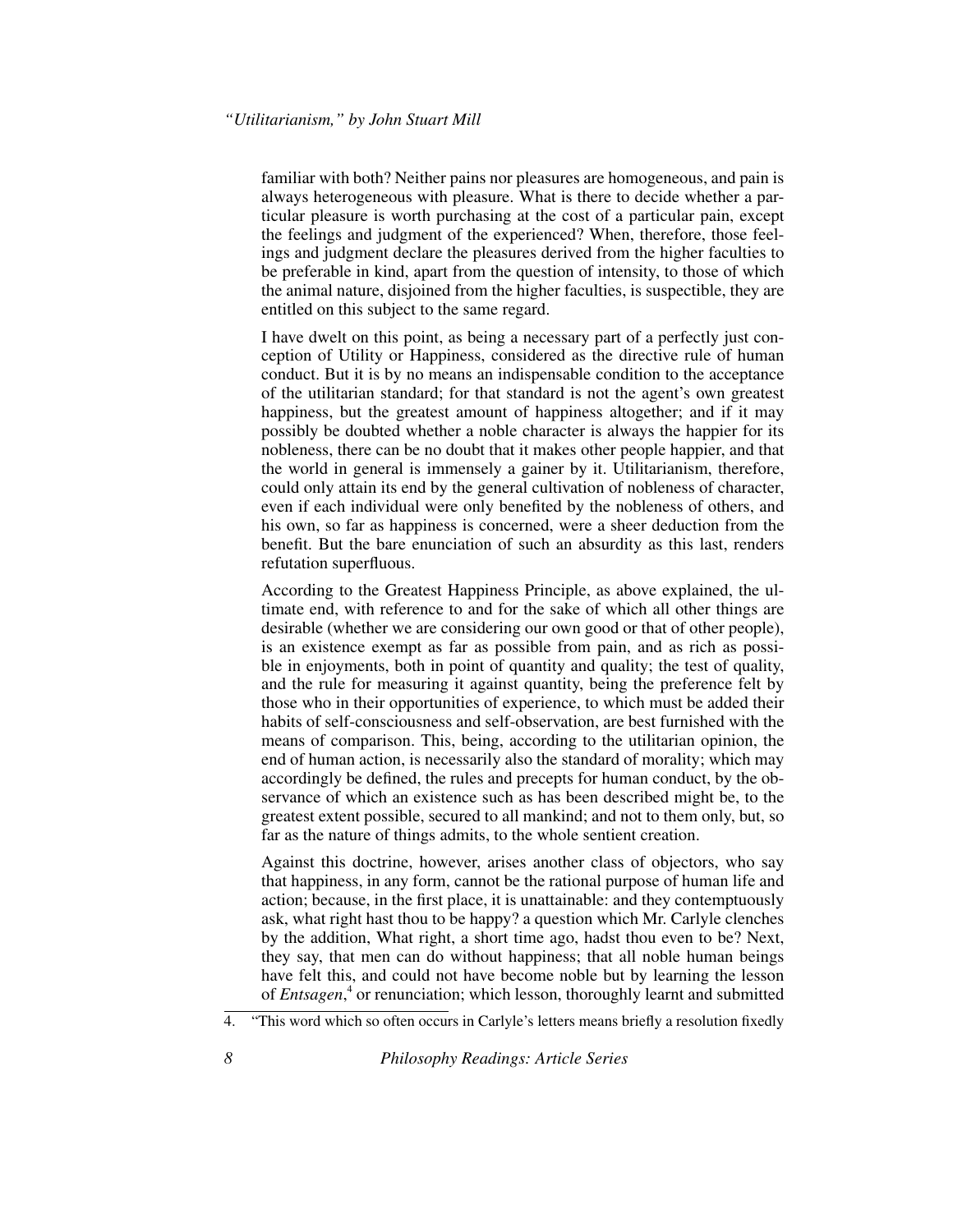to, they affirm to be the beginning and necessary condition of all virtue.

<span id="page-8-2"></span><span id="page-8-1"></span>The first of these objections would go to the root of the matter were it well founded; for if no happiness is to be had at all by human beings, the attainment of it cannot be the end of morality, or of any rational conduct. Though, even in that case, something might still be said for the utilitarian theory; since utility includes not solely the pursuit of happiness, but the prevention or mitigation of unhappiness; and if the former aim be chimerical, there will be all the greater scope and more imperative need for the latter, so long at least as mankind think fit to live, and do not take refuge in the simultaneous act of suicide recommended under certain conditions by Novalis. When, however, it is thus positively asserted to be impossible that human life should be happy, the assertion, if not something like a verbal quibble, is at least an exaggeration. If by happiness be meant a continuity of highly pleasurable excitement, it is evident enough that this is impossible. A state of exalted pleasure lasts only moments, or in some cases, and with some intermissions, hours or days, and is the occasional brilliant flash of enjoyment, not its permanent and steady flame. Of this the philosophers who have taught that happiness is the end of life were as fully aware as those who taunt them. The happiness which they meant was not a life of rapture; but moments of such, in an existence made up of few and transitory pains, many and various pleasures, with a decided predominance of the active over the passive, and having as the foundation of the whole, not to expect more from life than it is capable of bestowing. A life thus composed, to those who have been fortunate enough to obtain it, has always appeared worthy of the name of happiness. And such an existence is even now the lot of many, during some considerable portion of their lives. The present wretched education, and wretched social arrangements, are the only real hindrance to its being attainable by almost all.

<span id="page-8-0"></span>The objectors perhaps may doubt whether human beings, if taught to consider happiness as the end of life, would be satisfied with such a moderate share of it. But great numbers of mankind have been satisfied with much less. The main constituents of a satisfied life appear to be two, either of which by itself is often found sufficient for the purpose: tranquillity, and excitement. With much tranquillity, many find that they can be content with very little pleasure: with much excitement, many can reconcile themselves to a considerable quantity of pain. There is assuredly no inherent impossibility in enabling even the mass of mankind to unite both; since the two are so far from being incompatible that they are in natural alliance, the prolongation of either being a preparation for, and exciting a wish for, the other. It is only those in whom indolence amounts to a vice, that do not desire excitement after an interval of repose: it is only those in whom the need of excitement is

and clearly made to do without the various pleasant things—wealth, promotion, fame, honour and the other prizes with which the world rewards the services which it appreciates." J. A. Froude, *Thomas Carlyle. A History of the First Forty Years of His Life*, (London: Longmans, Green and Co., 1896), vol. 2, 355.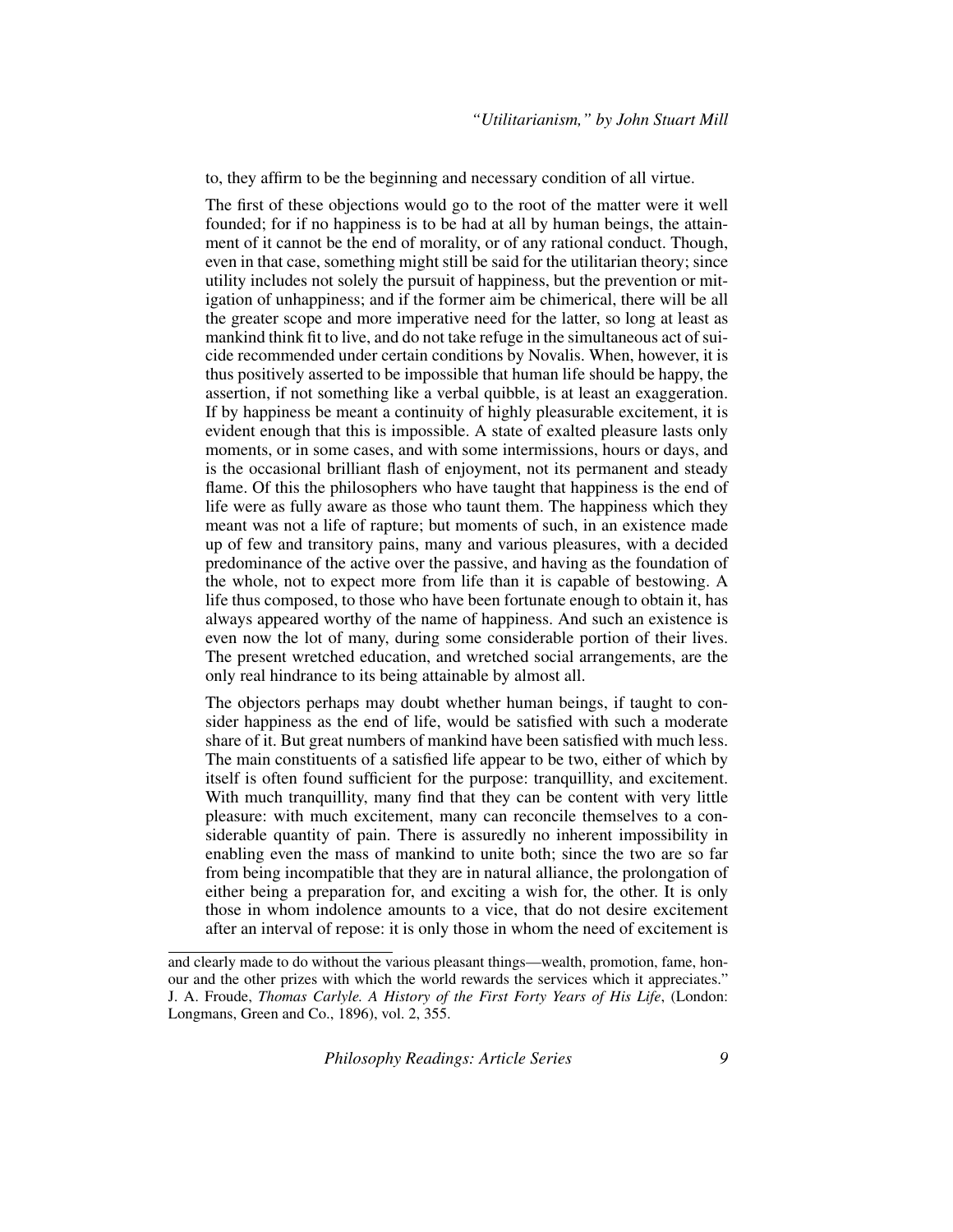<span id="page-9-2"></span><span id="page-9-0"></span>a disease, that feel the tranquillity which follows excitement dull and insipid, instead of pleasurable in direct proportion to the excitement which preceded it. When people who are tolerably fortunate in their outward lot do not find in life sufficient enjoyment to make it valuable to them, the cause generally is, caring for nobody but themselves. To those who have neither public nor private affections, the excitements of life are much curtailed, and in any case dwindle in value as the time approaches when all selfish interests must be terminated by death: while those who leave after them objects of personal affection, and especially those who have also cultivated a fellow-feeling with the collective interests of mankind, retain as lively an interest in life on the eve of death as in the vigour of youth and health. Next to selfishness, the principal cause which makes life unsatisfactory is want of mental cultivation. A cultivated mind—I do not mean that of a philosopher, but any mind to which the fountains of knowledge have been opened, and which has been taught, in any tolerable degree, to exercise its faculties—finds sources of inexhaustible interest in all that surrounds it; in the objects of nature, the achievements of art, the imaginations of poetry, the incidents of history, the ways of mankind, past and present, and their prospects in the future. It is possible, indeed, to become indifferent to all this, and that too without having exhausted a thousandth part of it; but only when one has had from the beginning no moral or human interest in these things, and has sought in them only the gratification of curiosity.. . .

#### From the reading. . .

"All honour to those who can abnegate for themselves the personal enjoyment of life, when by such renunciation they contribute worthily to increase the amount of happiness in the world; but he who does it, or professes to do it, for any other purpose, is no more deserving of admiration than the ascetic mounted on his pillar."

<span id="page-9-3"></span><span id="page-9-1"></span>And this leads to the true estimation of what is said by the objectors concerning the possibility, and the obligation, of learning to do without happiness. Unquestionably it is possible to do without happiness; it is done involuntarily by nineteen-twentieths of mankind, even in those parts of our present world which are least deep in barbarism; and it often has to be done voluntarily by the hero or the martyr, for the sake of something which he prizes more than his individual happiness. But this something, what is it, unless the happiness of others or some of the requisites of happiness? It is noble to be capable of resigning entirely one's own portion of happiness, or chances of it: but, after all, this self-sacrifice must be for some end; it is not its own end; and if we are told that its end is not happiness, but virtue, which is better than happiness, I ask, would the sacrifice be made if the hero or martyr did not believe that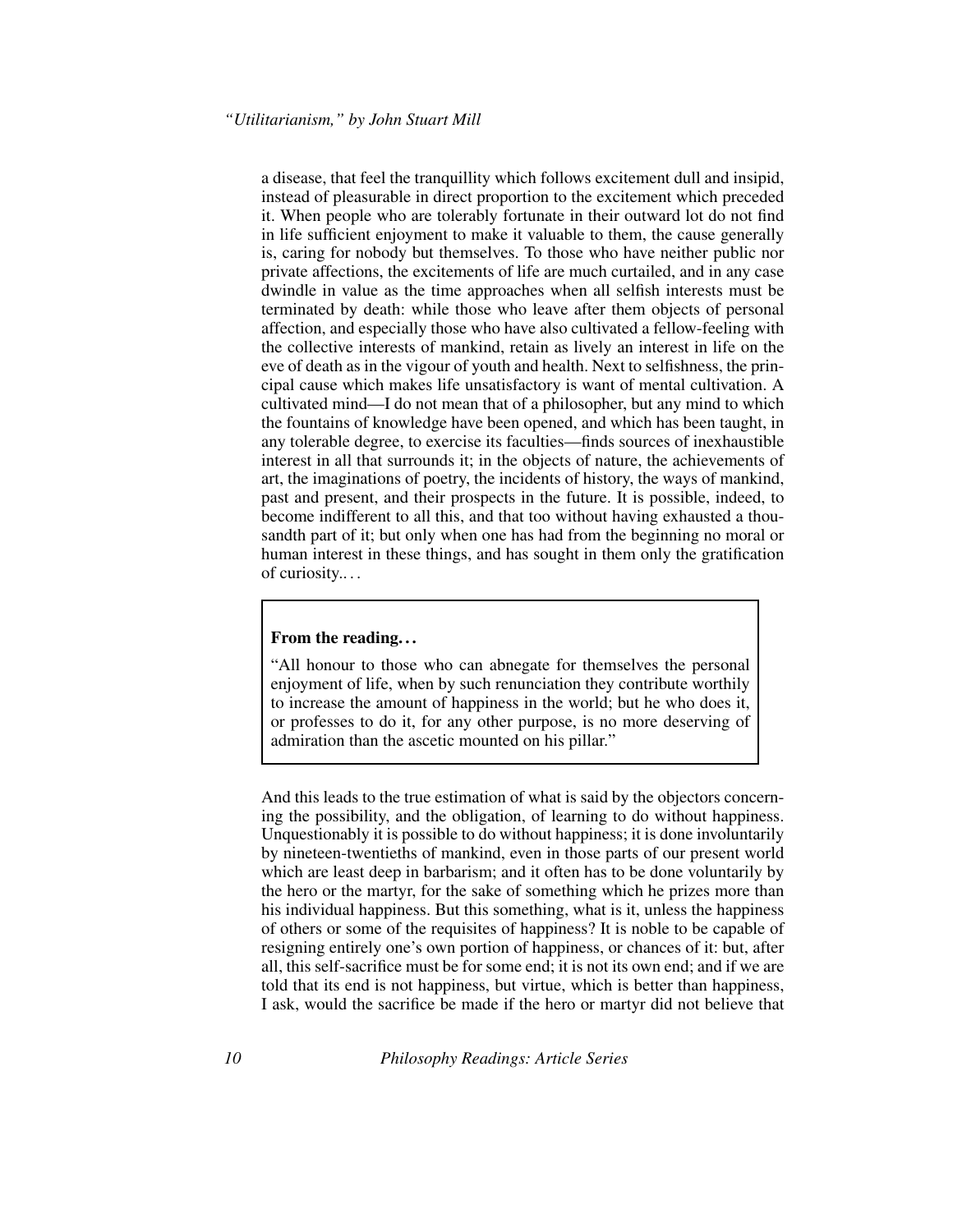it would earn for others immunity from similar sacrifices? Would it be made if he thought that his renunciation of happiness for himself would produce no fruit for any of his fellow creatures, but to make their lot like his, and place them also in the condition of persons who have renounced happiness? All honour to those who can abnegate for themselves the personal enjoyment of life, when by such renunciation they contribute worthily to increase the amount of happiness in the world; but he who does it, or professes to do it, for any other purpose, is no more deserving of admiration than the ascetic mounted on his pillar. He may be an inspiriting proof of what men can do, but assuredly not an example of what they should.



*East India House in Leadenhall Street, London as drawn by Thomas Hosmer Shepherd, c. 1817.* 1823-1868, J. S. Mill worked at East India House becoming Chief Examiner. *Jones & Co, Kingland Road, London July 28, 1827.*

<span id="page-10-1"></span><span id="page-10-0"></span>Though it is only in a very imperfect state of the world's arrangements that any one can best serve the happiness of others by the absolute sacrifice of his own, yet so long as the world is in that imperfect state, I fully acknowledge that the readiness to make such a sacrifice is the highest virtue which can be found in man. I will add, that in this condition the world, paradoxical as the assertion may be, the conscious ability to do without happiness gives the best prospect of realising, such happiness as is attainable. For nothing except that consciousness can raise a person above the chances of life, by making him feel that, let fate and fortune do their worst, they have not power to subdue him: which, once felt, frees him from excess of anxiety concerning the evils of life, and enables him, like many a Stoic in the worst times of the Roman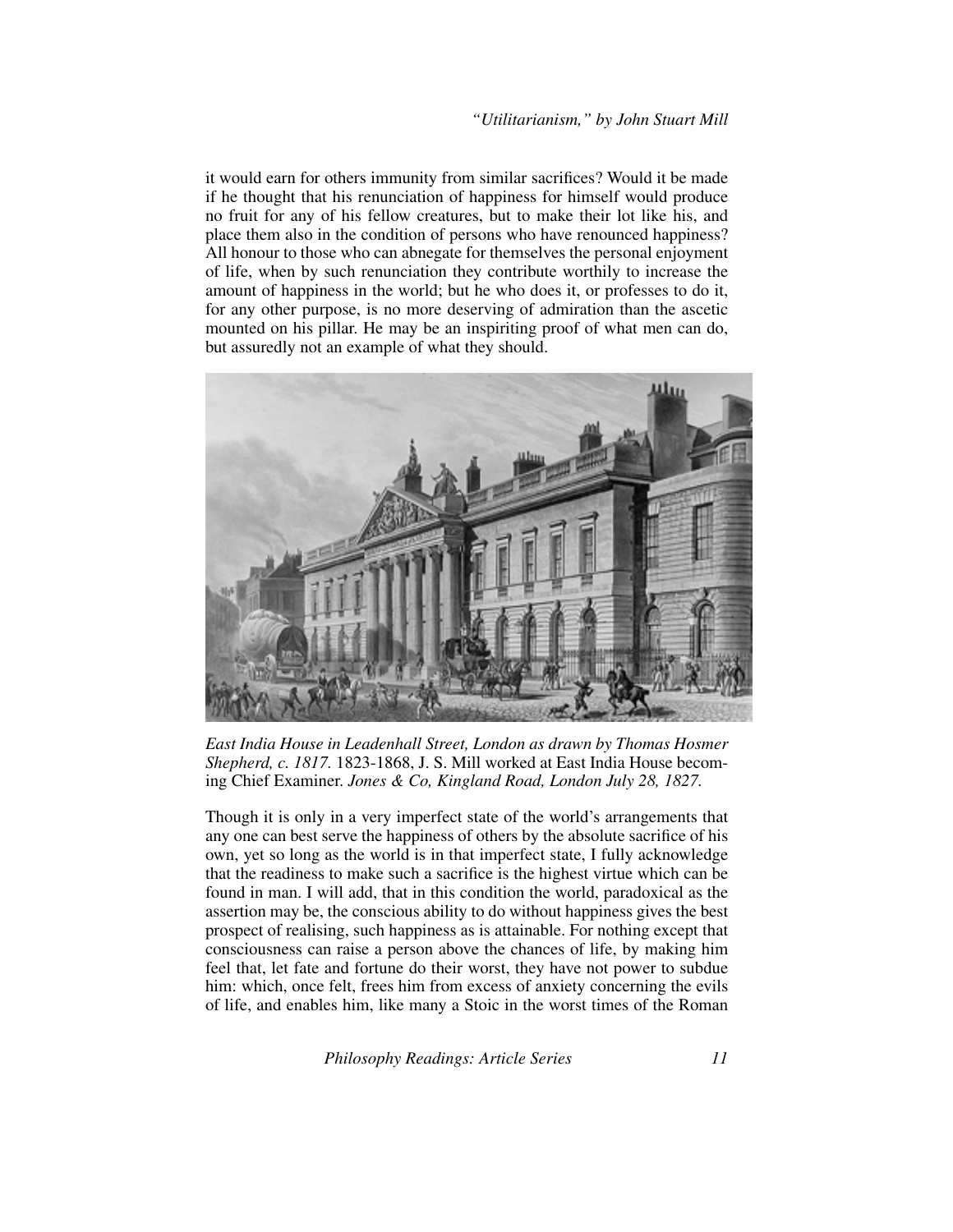Empire, to cultivate in tranquillity the sources of satisfaction accessible to him, without concerning himself about the uncertainty of their duration, any more than about their inevitable end.

<span id="page-11-2"></span>Meanwhile, let utilitarians never cease to claim the morality of self devotion as a possession which belongs by as good a right to them, as either to the Stoic or to the Transcendentalist. The utilitarian morality does recognise in human beings the power of sacrificing their own greatest good for the good of others. It only refuses to admit that the sacrifice is itself a good. A sacrifice which does not increase, or tend to increase, the sum total of happiness, it considers as wasted. The only self-renunciation which it applauds, is devotion to the happiness, or to some of the means of happiness, of others; either of mankind collectively, or of individuals within the limits imposed by the collective interests of mankind.

<span id="page-11-6"></span><span id="page-11-3"></span><span id="page-11-1"></span><span id="page-11-0"></span>I must again repeat, what the assailants of utilitarianism seldom have the justice to acknowledge, that the happiness which forms the utilitarian standard of what is right in conduct, is not the agent's own happiness, but that of all concerned. As between his own happiness and that of others, utilitarianism requires him to be as strictly impartial as a disinterested and benevolent spectator. In the golden rule of Jesus of Nazareth, we read the complete spirit of the ethics of utility. To do as you would be done by, and to love your neighbour as yourself, constitute the ideal perfection of utilitarian morality. As the means of making the nearest approach to this ideal, utility would enjoin, first, that laws and social arrangements should place the happiness, or (as speaking practically it may be called) the interest, of every individual, as nearly as possible in harmony with the interest of the whole; and secondly, that education and opinion, which have so vast a power over human character, should so use that power as to establish in the mind of every individual an indissoluble association between his own happiness and the good of the whole; especially between his own happiness and the practice of such modes of conduct, negative and positive, as regard for the universal happiness prescribes; so that not only he may be unable to conceive the possibility of happiness to himself, consistently with conduct opposed to the general good, but also that a direct impulse to promote the general good may be in every individual one of the habitual motives of action, and the sentiments connected therewith may fill a large and prominent place in every human being's sentient existence. If the, impugners of the utilitarian morality represented it to their own minds in this its, true character, I know not what recommendation possessed by any other morality they could possibly affirm to be wanting to it; what more beautiful or more exalted developments of human nature any other ethical system can be supposed to foster, or what springs of action, not accessible to the utilitarian, such systems rely on for giving effect to their mandates.

<span id="page-11-5"></span><span id="page-11-4"></span>The objectors to utilitarianism cannot always be charged with representing it in a discreditable light. On the contrary, those among them who entertain anything like a just idea of its disinterested character, sometimes find fault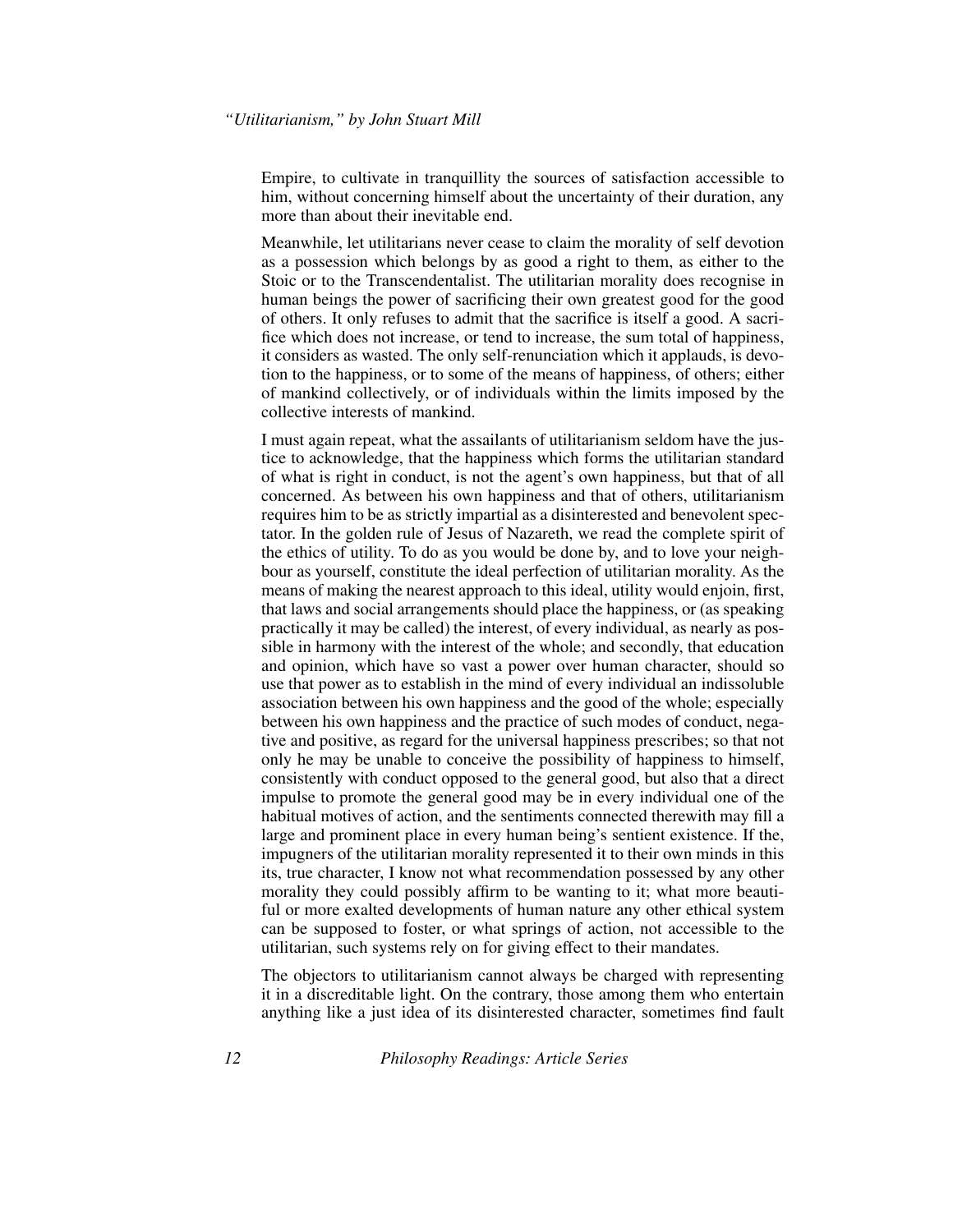<span id="page-12-0"></span>with its standard as being too high for humanity. They say it is exacting too much to require that people shall always act from the inducement of promoting the general interests of society. But this is to mistake the very meaning of a standard of morals, and confound the rule of action with the motive of it. It is the business of ethics to tell us what are our duties, or by what test we may know them; but no system of ethics requires that the sole motive of all we do shall be a feeling of duty; on the contrary, ninety-nine hundredths of all our actions are done from other motives, and rightly so done, if the rule of duty does not condemn them. It is the more unjust to utilitarianism that this particular misapprehension should be made a ground of objection to it, inasmuch as utilitarian moralists have gone beyond almost all others in affirming that the motive has nothing to do with the morality of the action, though much with the worth of the agent. He who saves a fellow creature from drowning does what is morally right, whether his motive be duty, or the hope of being paid for his trouble; he who betrays the friend that trusts him, is guilty of a crime, even if his object be to serve another friend to whom he is under greater obligations.

#### <span id="page-12-2"></span>From the reading. . .

"[U]tilitarian moralists have gone beyond almost all others in affirming that the motive has nothing to do with the morality of the action, though much with the worth of the agent. He who saves a fellow creature from drowning does what is morally right, whether his motive be duty, or the hope of being paid for his trouble ..."

<span id="page-12-1"></span>But to speak only of actions done from the motive of duty, and in direct obedience to principle: it is a misapprehension of the utilitarian mode of thought, to conceive it as implying that people should fix their minds upon so wide a generality as the world, or society at large. The great majority of good actions are intended not for the benefit of the world, but for that of individuals, of which the good of the world is made up; and the thoughts of the most virtuous man need not on these occasions travel beyond the particular persons concerned, except so far as is necessary to assure himself that in benefiting them he is not violating the rights, that is, the legitimate and authorised expectations, of any one else. The multiplication of happiness is, according to the utilitarian ethics, the object of virtue: the occasions on which any person (except one in a thousand) has it in his power to do this on an extended scale, in other words to be a public benefactor, are but exceptional; and on these occasions alone is he called on to consider public utility; in every other case, private utility, the interest or happiness of some few persons, is all he has to attend to. Those alone the influence of whose actions extends to society in general, need concern themselves habitually about large an object. In the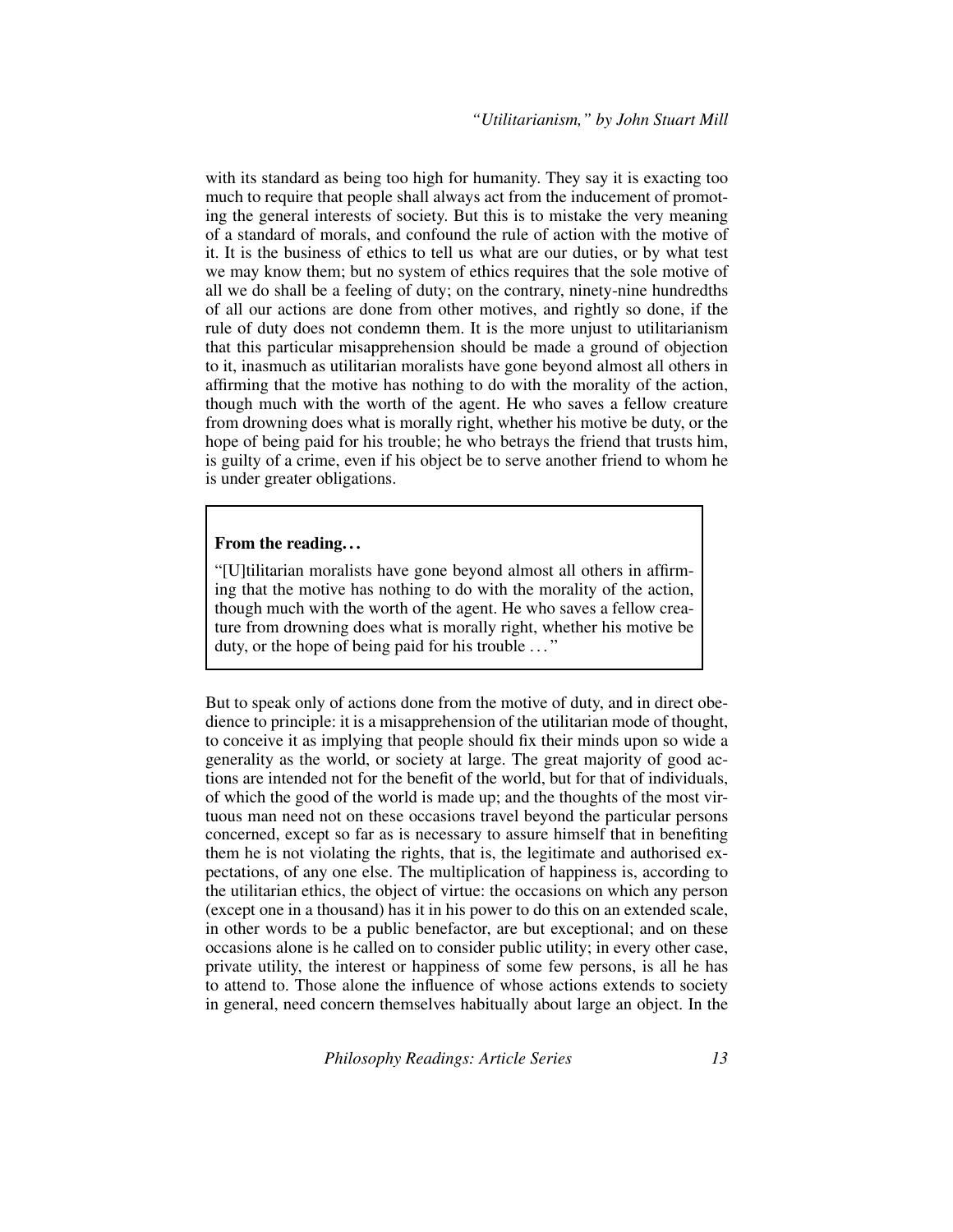<span id="page-13-2"></span><span id="page-13-1"></span><span id="page-13-0"></span>case of abstinences indeed—of things which people forbear to do from moral considerations, though the consequences in the particular case might be beneficial—it would be unworthy of an intelligent agent not to be consciously aware that the action is of a class which, if practised generally, would be generally injurious, and that this is the ground of the obligation to abstain from it. The amount of regard for the public interest implied in this recognition, is no greater than is demanded by every system of morals, for they all enjoin to abstain from whatever is manifestly pernicious to society. The same considerations dispose of another reproach against the doctrine of utility, founded on a still grosser misconception of the purpose of a standard of morality, and of the very meaning of the words right and wrong. It is often affirmed that utilitarianism renders men cold and unsympathising; that it chills their moral feelings towards individuals; that it makes them regard only the dry and hard consideration of the consequences of actions, not taking into their moral estimate the qualities from which those actions emanate. If the assertion means that they do not allow their judgment respecting the rightness or wrongness of an action to be influenced by their opinion of the qualities of the person who does it, this is a complaint not against utilitarianism, but against having any standard of morality at all; for certainly no known ethical standard decides an action to be good or bad because it is done by a good or a bad man, still less because done by an amiable, a brave, or a benevolent man, or the contrary. These considerations are relevant, not to the estimation of actions, but of persons; and there is nothing in the utilitarian theory inconsistent with the fact that there are other things which interest us in persons besides the rightness and wrongness of their actions. The Stoics, indeed, with the paradoxical misuse of language which was part of their system, and by which they strove to raise themselves above all concern about anything but virtue, were fond of saying that he who has that has everything; that he, and only he, is rich, is beautiful, is a king. But no claim of this description is made for the virtuous man by the utilitarian doctrine. Utilitarians are quite aware that there are other desirable possessions and qualities besides virtue, and are perfectly willing to allow to all of them their full worth. They are also aware that a right action does not necessarily indicate a virtuous character, and that actions which are blamable, often proceed from qualities entitled to praise. When this is apparent in any particular case, it modifies their estimation, not certainly of the act, but of the agent. I grant that they are, notwithstanding, of opinion, that in the long run the best proof of a good character is good actions; and resolutely refuse to consider any mental disposition as good, of which the predominant tendency is to produce bad conduct. This makes them unpopular with many people; but it is an unpopularity which they must share with every one who regards the distinction between right and wrong in a serious light; and the reproach is not one which a conscientious utilitarian need be anxious to repel....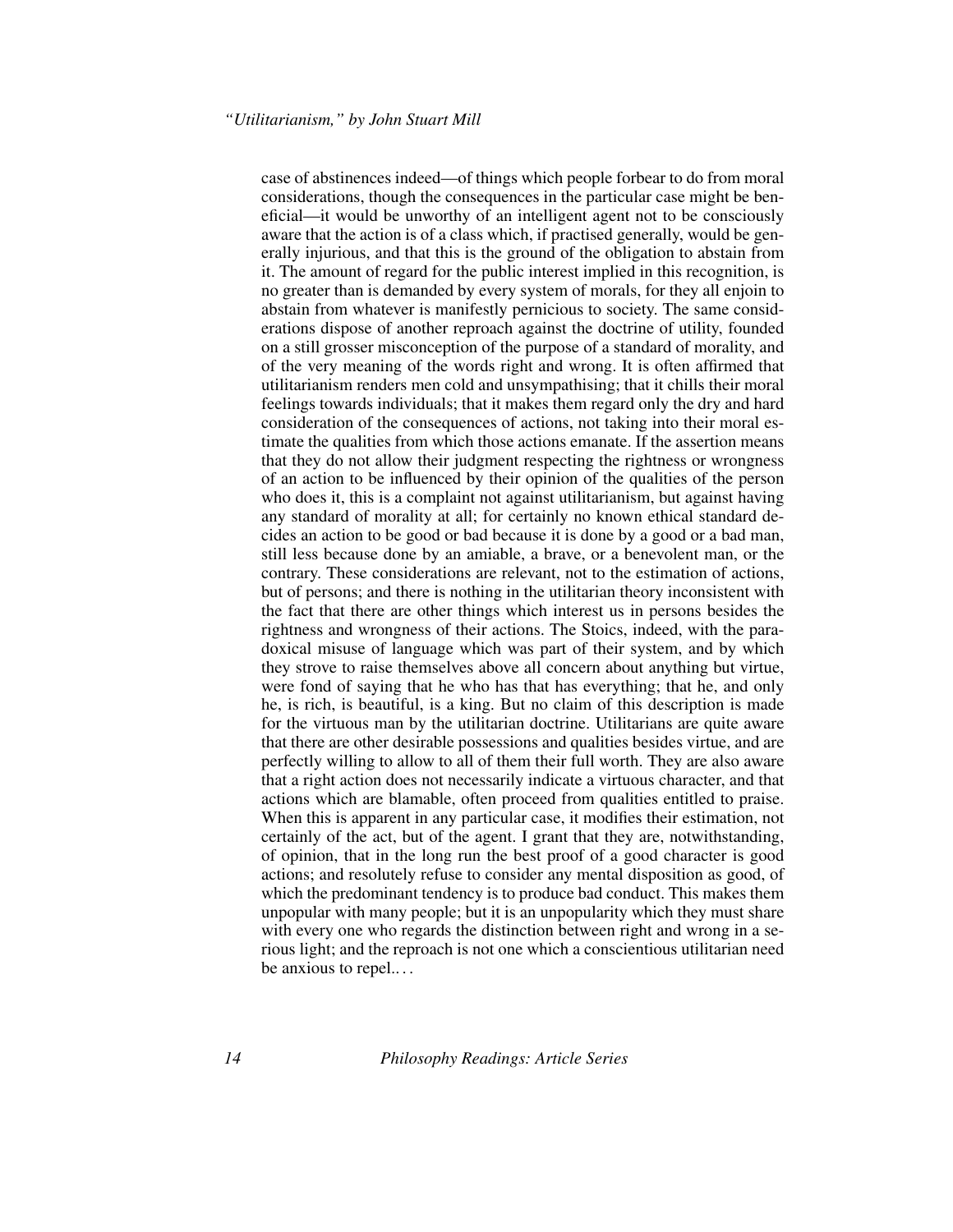### **[Can the Principle of Utility Be Proved?]**

<span id="page-14-2"></span>Questions about ends are, in other words, questions what things are desirable. The utilitarian doctrine is, that happiness is desirable, and the only thing desirable, as an end; all other things being only desirable as means to that end. What ought to be required of this doctrine—what conditions is it requisite that the doctrine should fulfil—to make good its claim to be believed?

The only proof capable of being given that an object is visible, is that people actually see it. The only proof that a sound is audible, is that people hear it: and so of the other sources of our experience. In like manner, I apprehend, the sole evidence it is possible to produce that anything is desirable, is that people do actually desire it. If the end which the utilitarian doctrine proposes to itself were not, in theory and in practice, acknowledged to be an end, nothing could ever convince any person that it was so. No reason can be given why the general happiness is desirable, except that each person, so far as he believes it to be attainable, desires his own happiness. This, however, being a fact, we have not only all the proof which the case admits of, but all which it is possible to require, that happiness is a good: that each person's happiness is a good to that person, and the general happiness, therefore, a good to the aggregate of all persons. Happiness has made out its title as one of the ends of conduct, and consequently one of the criteria of morality.

<span id="page-14-1"></span>But it has not, by this alone, proved itself to be the sole criterion. To do that, it would seem, by the same rule, necessary to show, not only that people desire happiness, but that they never desire anything else. Now it is palpable that they do desire things which, in common language, are decidedly distinguished from happiness. They desire, for example, virtue, and the absence of vice, no less really than pleasure and the absence of pain. The desire of virtue is not as universal, but it is as authentic a fact, as the desire of happiness. And hence the opponents of the utilitarian standard deem that they have a right to infer that there are other ends of human action besides happiness, and that happiness is not the standard of approbation and disapprobation.

#### From the reading. . .

"[A] right action does not necessarily indicate a virtuous character, and that actions which are blamable, often proceed from qualities entitled to praise."

<span id="page-14-0"></span>But does the utilitarian doctrine deny that people desire virtue, or maintain that virtue is not a thing to be desired? The very reverse. It maintains not only that virtue is to be desired, but that it is to be desired disinterestedly, for itself. Whatever may be the opinion of utilitarian moralists as to the original conditions by which virtue is made virtue; however they may believe (as they do)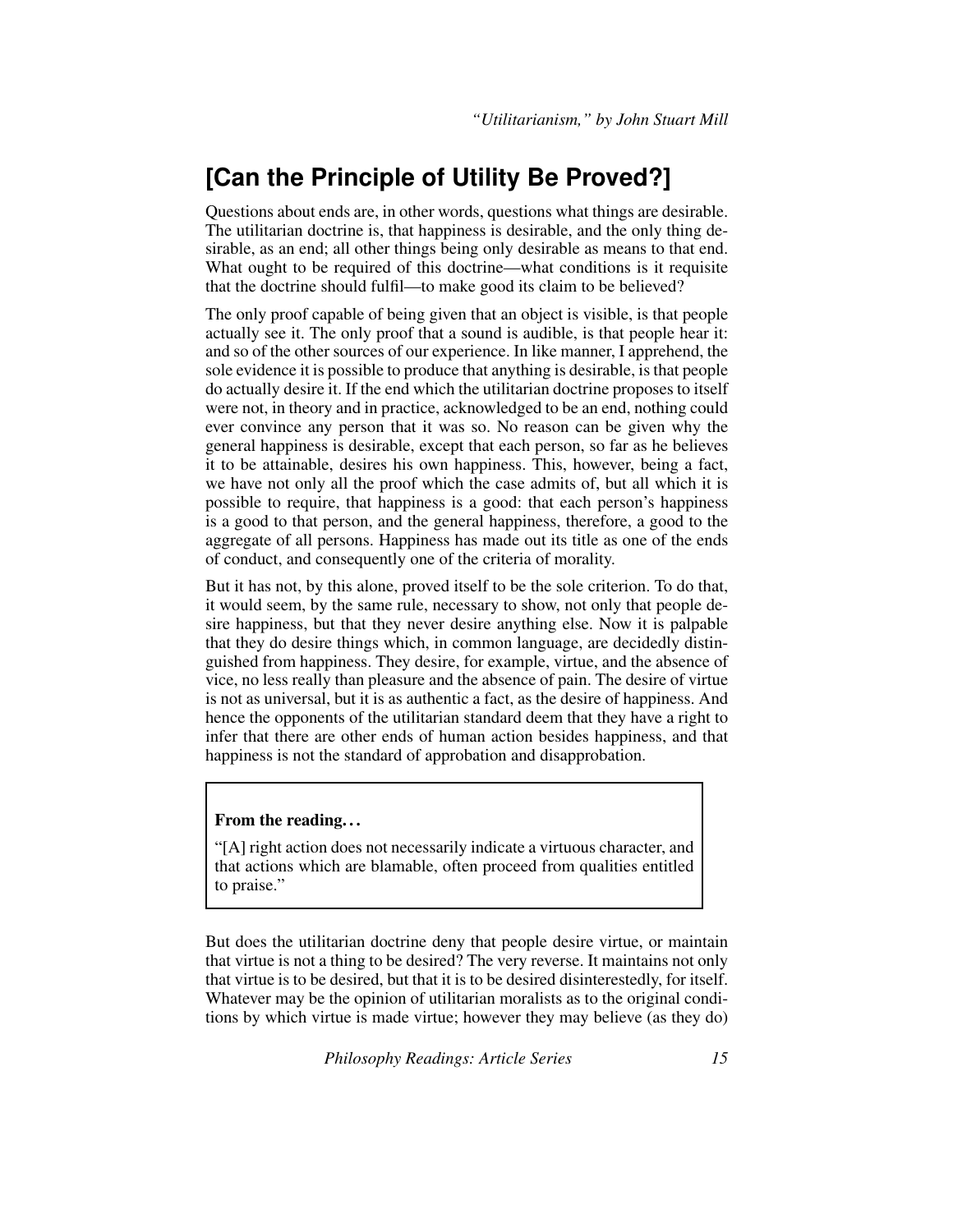<span id="page-15-3"></span><span id="page-15-2"></span>that actions and dispositions are only virtuous because they promote another end than virtue; yet this being granted, and it having been decided, from considerations of this description, what is virtuous, they not only place virtue at the very head of the things which are good as means to the ultimate end, but they also recognise as a psychological fact the possibility of its being, to the individual, a good in itself, without looking to any end beyond it; and hold, that the mind is not in a right state, not in a state conformable to Utility, not in the state most conducive to the general happiness, unless it does love virtue in this manner—as a thing desirable in itself, even although, in the individual instance, it should not produce those other desirable consequences which it tends to produce, and on account of which it is held to be virtue. This opinion is not, in the smallest degree, a departure from the Happiness principle. The ingredients of happiness are very various, and each of them is desirable in itself, and not merely when considered as swelling an aggregate. The principle of utility does not mean that any given pleasure, as music, for instance, or any given exemption from pain, as for example health, is to be looked upon as means to a collective something termed happiness, and to be desired on that account. They are desired and desirable in and for themselves; besides being means, they are a part of the end. Virtue, according to the utilitarian doctrine, is not naturally and originally part of the end, but it is capable of becoming so; and in those who love it disinterestedly it has become so, and is desired and cherished, not as a means to happiness, but as a part of their happiness.

<span id="page-15-1"></span><span id="page-15-0"></span>To illustrate this farther, we may remember that virtue is not the only thing, originally a means, and which if it were not a means to anything else, would be and remain indifferent, but which by association with what it is a means to, comes to be desired for itself, and that too with the utmost intensity. What, for example, shall we say of the love of money? There is nothing originally more desirable about money than about any heap of glittering pebbles. Its worth is solely that of the things which it will buy; the desires for other things than itself, which it is a means of gratifying. Yet the love of money is not only one of the strongest moving forces of human life, but money is, in many cases, desired in and for itself; the desire to possess it is often stronger than the desire to use it, and goes on increasing when all the desires which point to ends beyond it, to be compassed by it, are falling off. It may, then, be said truly, that money is desired not for the sake of an end, but as part of the end. From being a means to happiness, it has come to be itself a principal ingredient of the individual's conception of happiness. The same may be said of the majority of the great objects of human life—power, for example, or fame; except that to each of these there is a certain amount of immediate pleasure annexed, which has at least the semblance of being naturally inherent in them; a thing which cannot be said of money. Still, however, the strongest natural attraction, both of power and of fame, is the immense aid they give to the attainment of our other wishes; and it is the strong association thus generated between them and all our objects of desire, which gives to the direct desire of them the in-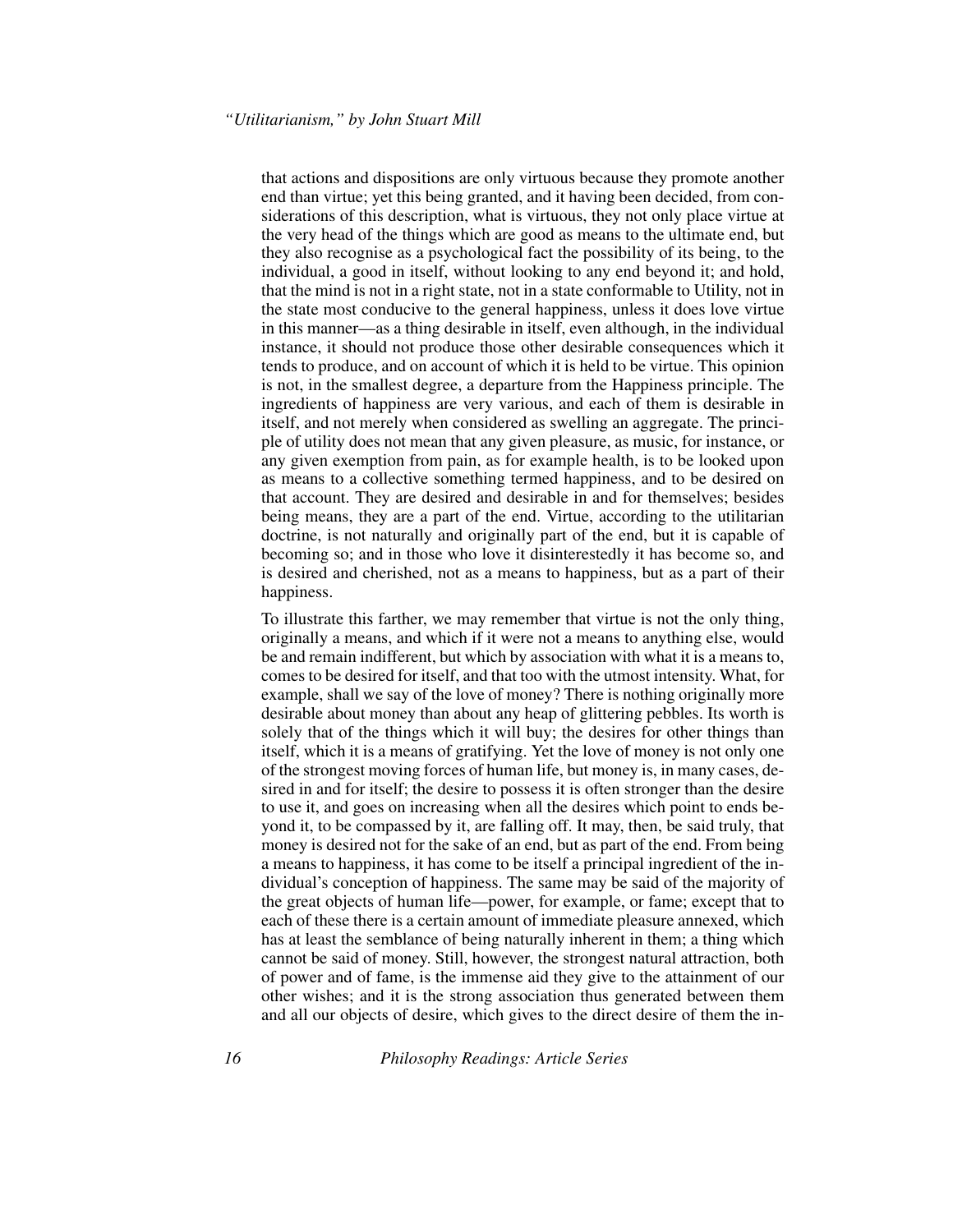<span id="page-16-0"></span>tensity it often assumes, so as in some characters to surpass in strength all other desires. In these cases the means have become a part of the end, and a more important part of it than any of the things which they are means to. What was once desired as an instrument for the attainment of happiness, has come to be desired for its own sake. In being desired for its own sake it is, however, desired as part of happiness. The person is made, or thinks he would be made, happy by its mere possession; and is made unhappy by failure to obtain it. The desire of it is not a different thing from the desire of happiness, any more than the love of music, or the desire of health. They are included in happiness. They are some of the elements of which the desire of happiness is made up. Happiness is not an abstract idea, but a concrete whole; and these are some of its parts. And the utilitarian standard sanctions and approves their being so. Life would be a poor thing, very ill provided with sources of happiness, if there were not this provision of nature, by which things originally indifferent, but conducive to, or otherwise associated with, the satisfaction of our primitive desires, become in themselves sources of pleasure more valuable than the primitive pleasures, both in permanency, in the space of human existence that they are capable of covering, and even in intensity.

#### From the reading. . .

"Of two pleasures, if there be one to which all or almost all who have experience of both give a decided preference, irrespective of any feeling of moral obligation to prefer it, that is the more desirable pleasure."

<span id="page-16-1"></span>Virtue, according to the utilitarian conception, is a good of this description. There was no original desire of it, or motive to it, save its conduciveness to pleasure, and especially to protection from pain. But through the association thus formed, it may be felt a good in itself, and desired as such with as great intensity as any other good; and with this difference between it and the love of money, of power, or of fame, that all of these may, and often do, render the individual noxious to the other members of the society to which he belongs, whereas there is nothing which makes him so much a blessing to them as the cultivation of the disinterested love of virtue. And consequently, the utilitarian standard, while it tolerates and approves those other acquired desires, up to the point beyond which they would be more injurious to the general happiness than promotive of it, enjoins and requires the cultivation of the love of virtue up to the greatest strength possible, as being above all things important to the general happiness.

It results from the preceding considerations, that there is in reality nothing desired except happiness. Whatever is desired otherwise than as a means to some end beyond itself, and ultimately to happiness, is desired as itself a part of happiness, and is not desired for itself until it has become so. Those who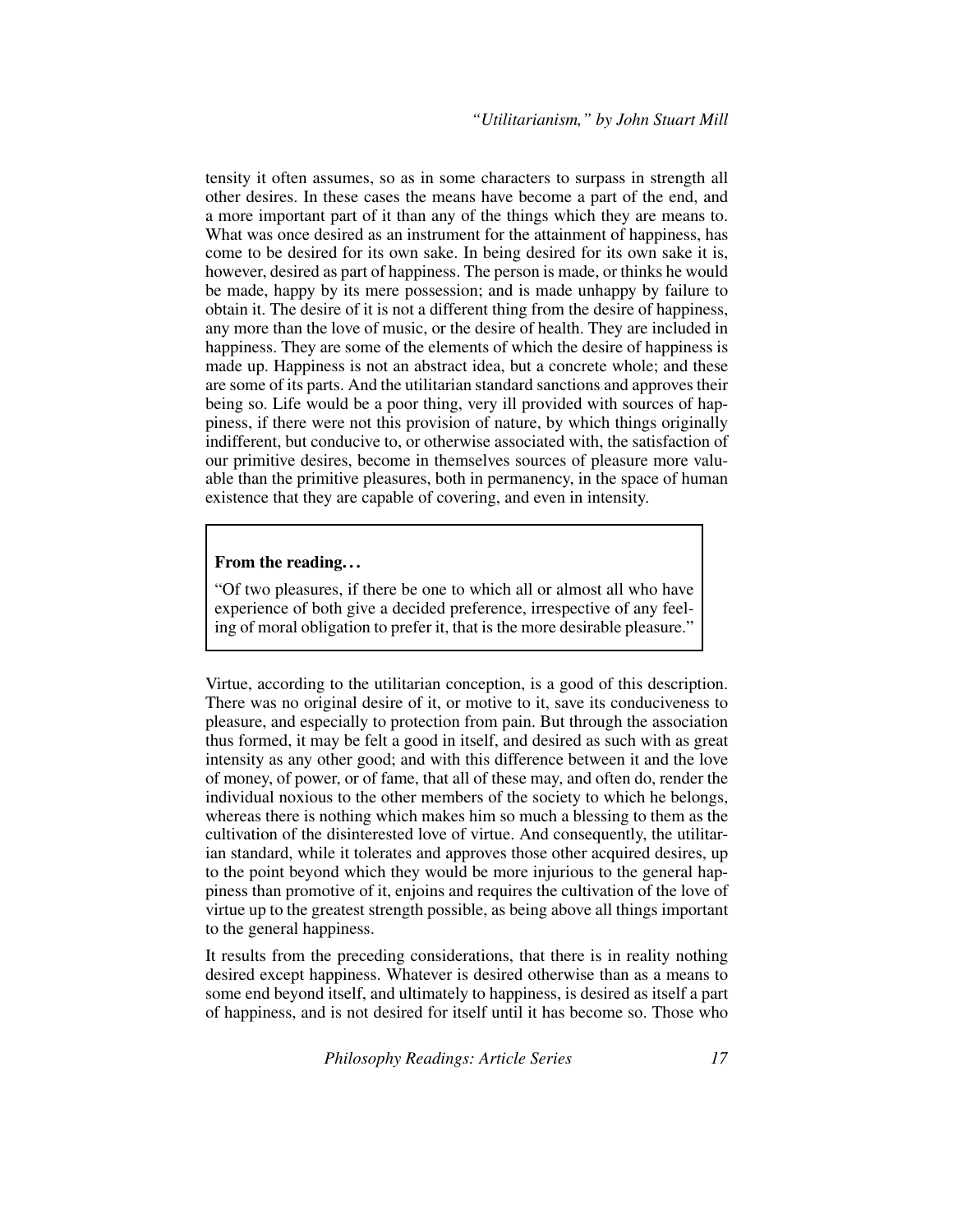<span id="page-17-1"></span>desire virtue for its own sake, desire it either because the consciousness of it is a pleasure, or because the consciousness of being without it is a pain, or for both reasons united; as in truth the pleasure and pain seldom exist separately, but almost always together, the same person feeling pleasure in the degree of virtue attained, and pain in not having attained more. If one of these gave him no pleasure, and the other no pain, he would not love or desire virtue, or would desire it only for the other benefits which it might produce to himself or to persons whom he cared for. We have now, then, an answer to the question, of what sort of proof the principle of utility is susceptible. If the opinion which I have now stated is psychologically true—if human nature is so constituted as to desire nothing which is not either a part of happiness or a means of happiness, we can have no other proof, and we require no other, that these are the only things desirable. If so, happiness is the sole end of human action, and the promotion of it the test by which to judge of all human conduct; from whence it necessarily follows that it must be the criterion of morality, since a part is included in the whole.

<span id="page-17-0"></span>And now to decide whether this is really so; whether mankind do desire nothing for itself but that which is a pleasure to them, or of which the absence is a pain; we have evidently arrived at a question of fact and experience, dependent, like all similar questions, upon evidence. It can only be determined by practised self-consciousness and self-observation, assisted by observation of others.

#### From the reading. . .

"Next to selfishness, the principal cause which makes life unsatisfactory is want of mental cultivation."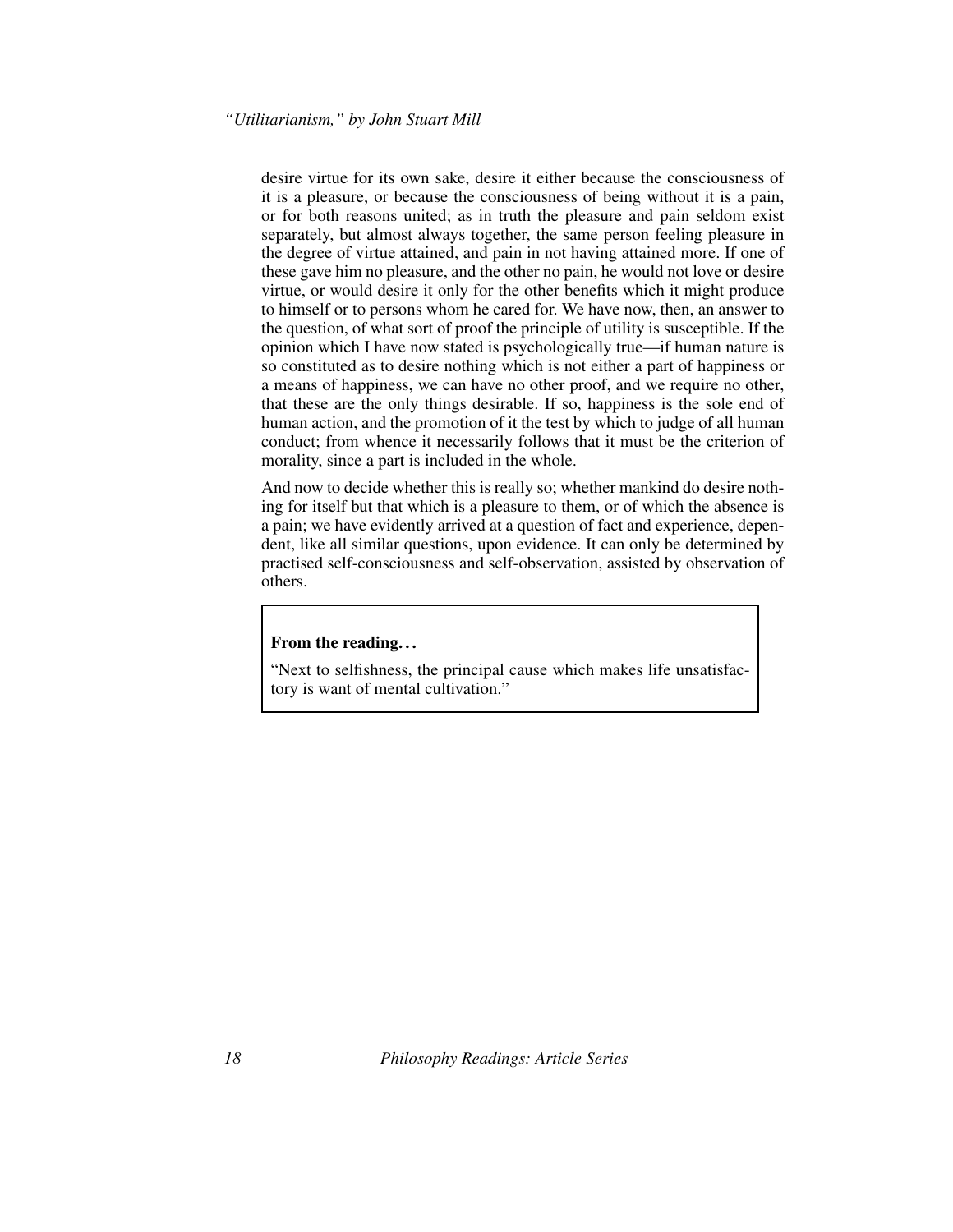*"Utilitarianism," by John Stuart Mill*



*S. Salvator's Quad, University of St. Andrews* From 1865-1869 Mill held the post of Lord Rector of St. Andrews. *Oliverkeenan*

# <span id="page-18-0"></span>**Topics Worth Investigating**

- <span id="page-18-2"></span>1. Does Mill's criterion distinguishing the quality of pleasure lead to ethical relativism?<sup>5</sup>
- <span id="page-18-3"></span>2. Compare Mill's assertion, "Now it is an unquestionable fact that those who are equally acquainted with and equally capable of appreciating and enjoying both [mental and bodily pleasure] do give a most marked preference to the manner of existence which employs their higher faculties" with that of Paul, "For the good that I would I do not: but the evil which I would not, that I do"(Romans 7:15). Isn't it true individuals many times prefer to do that which they know is not either for the good of them or for the good of others as as an assertion of our freedom?<sup>6</sup> In this regard, doesn't Mill overlook the distinction between practical knowledge and

<sup>5.</sup> Ethical Relativism is the prescriptive view that (1) different groups of people ought to have different ethical standards for evaluating acts as right or wrong, (2) these different beliefs are true in their respective societies, and (3) these different beliefs are not instances of a basic moral principle. *Eds.*

<span id="page-18-1"></span><sup>6.</sup> As Dostoevsky writes, "Oh, tell me, who was it first announced, who was it first proclaimed, that man only does nasty things because he does not know his own interests; and that if he were enlightened, if he eyes were opened to his real normal interests, man would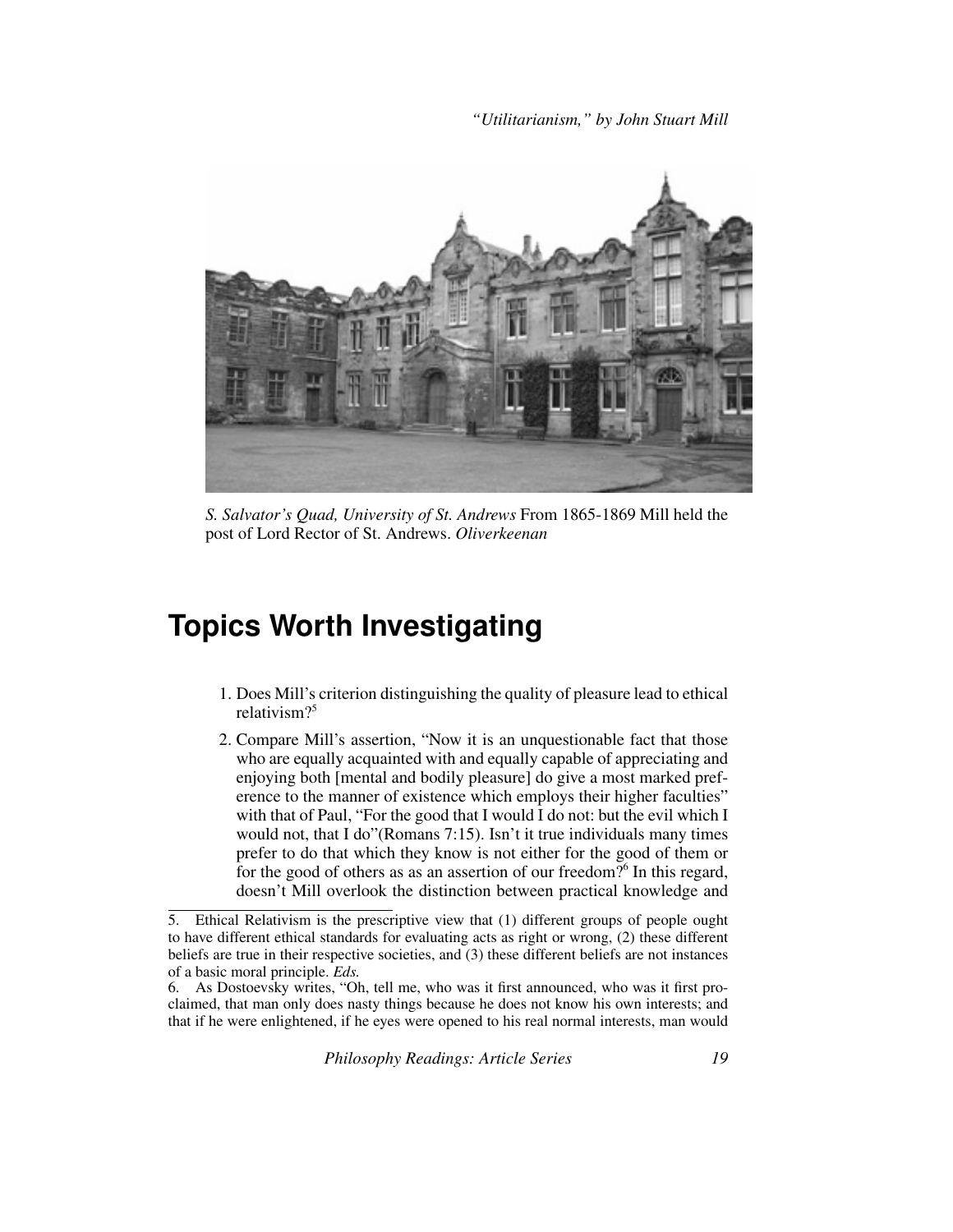theoretical knowledge? Does he contradict himself when he soon after acknowledges,

"A being of higher faculties . . . can never really wish to sink into what he feels to be a lower grade of existence.  $\dots$  [W]e may attribute it  $\dots$  to the love of liberty and personal independence."

However, doesn't "the love of liberty and personal independence" more often result in selfish and base pleasure?

- 3. Explain the differences Mill draws between active and passive pleasure. Why do you think happiness depends upon "the predominance of the active over the passive"? What are some examples of active pleasure and passive pleasure? Is Mill's distinction relevant to the fact that we do not seek the pleasures of an drug induced state or a happily deluded insanity?
- 4. Mill's qualitative distinction among pleasures, namely, the distinction between higher and lower pleasures, has often been criticized on the grounds that some standard other than pleasure is necessary to mark the difference. But utilitarianism presupposes pleasure is the only standard of what is good.

<span id="page-19-0"></span>Can a reasonable argument be developed that Mill overcomes this charge of vicious circularity by using a standard of what it is to be human, i.e., as he writes, "It is better to be a human being dissatisfied that a pig satisfied"?

- 5. Does Mill commit the fallacy of composition<sup>7</sup> when he argues from the fact that seeking pleasure or happiness is part of human nature, we can infer that in order for each individual to obtain individual pleasure, human beings ought seek the pleasure or happiness of all. As Mill writes, "Each person's happiness is a good to that person, and the general happiness, therefore, a good to the aggregate of all persons."<sup>8</sup>
- <span id="page-19-1"></span>6. T. H. Green points out the object of desire and the pleasure resulting from the satisfaction of the desire are two different things:

at once cease to do nasty things, would at once become good and noble because, being enlightened and understanding his real advantage, he would see his own advantage in the good and nothing else, and we all know that not one man can, consciously, act against his own interests, consequently, so to say, through necessity, he would begin doning good? Oh, the babe! Oh, the pure, innocent child!"Fyodor Dostoevsky, *Notes from the Underground* (Plain Label Books, 1980) 35-6.

<sup>7.</sup> Composition is the fallacy committed by reasoning from the fact one or more parts of a whole have one or more specific characteristics, we can logically conclude the whole has those one or more specific characteristics as well. For example, from the fact each player on a volleyball team is good, the inference is drawn the team must be good. *Eds.*

<sup>8.</sup> John Stuart Mill, *Utilitarianism* (London: Parker, Son, and Bourn, West Strand: 1863), 80-1.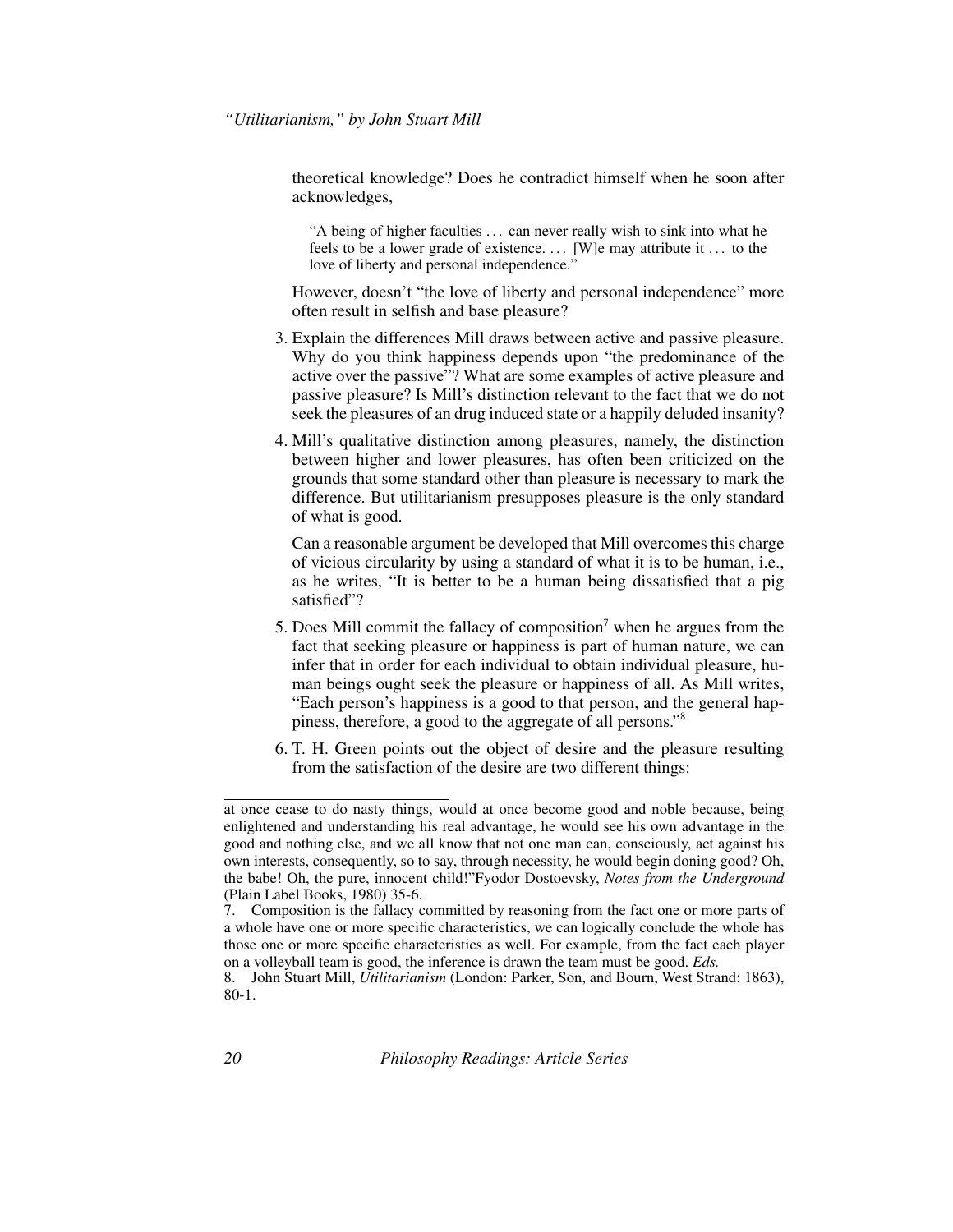<span id="page-20-4"></span>It may seem presumptuous to charge clear-headed moralists with the mistake of supposing that a desire can be excited by the anticipation of its own satisfaction. But such a mistake certainly seems to be accountable for the acceptance of the doctrine that pleasure is the sole object of desire by so powerful a writer as J. S. Mill. ... When philosophers of the "selfish" school" represented benevolence as ultimately desire for some pleasure to oneself, Butler and others met them by showing that this was the same mistake as to reckon hunger a desire for the pleasure of eating. The appetite of hunger must precede and condition the pleasure which consists in its satisfaction. It cannot therefore have that pleasure for its exciting object.<sup>9</sup>

<span id="page-20-2"></span><span id="page-20-1"></span>For example, when hungry or thirsty a person seeks food or drink, not pleasure. Pleasure is not the object desired. How do you think Mill can respond to Green's objection? Consider the evidence of molecularimaging of neural mechanisms:

Carefully controlled studies have found specific effects for two neurotransmitter systems: dopamine increases motivation for, but not the pleasure of, eating palatable foods, whereas the opioid system influences motivation indirectly by modulating subjective emotional feelings of pain and reward. In summary, opioids are necessary for hedonic experience ('liking') but dopamine motivates you to get ready for it ('wanting').<sup>10</sup>

<span id="page-20-0"></span>Would these data support Mill's analysis of the object of desire over that of Green's?

7. In a manner reminiscent of Aristotle<sup>11</sup> J. S. Mill broadens the scope of Bentham's utilitarianism by emphasizing morality is founded in "the social feelings of mankind."<sup>12</sup> First, in what manner do you think Mill avoids the conclusion that human nature is essentially conflicted: on the one hand, each person seeks individual happiness, and on the other, each person seeks approval of others? Second, how might this conflict reflect Freud's assertion:

<span id="page-20-5"></span><span id="page-20-3"></span>For the consideration of the causes of neuroses, we may arrange neurotic diseases in a series, in which two factors, sexual constitution and experience, or, if you wish, libido-fixation and self denial, are represented in such a way that one increases as the other decreases.<sup>13</sup>

<sup>9.</sup> T. H. Green, *Prolegomena to Ethics*, e.d., A. C. Bradley (Oxford: At the Clarendon Press: 1906) § 161-2, 183-184.

<sup>10.</sup> Siri Leknes and Irene Tracey, "A Common Neurobiology for Pain and Pleasure," *Nature Reviews: Neuroscience*, (April, 2008) 9: 314-320.

<sup>11.</sup> "But he who is unable to live in society, or who has no need because he is sufficient for himself, must be either a beast or a god . . . " Aristotle, *Politica*, trans. Benjamin Jowett (Bk. I, Ch. 2), in *The Basic Works of Aristotle*, Ed. Richard McKeon (New York: Random House, 1941), 1131.

<sup>12.</sup> Mill, 34.

<sup>13.</sup> Sigmund Freud, *A General Introduction to Psychoanalysis* (New York: Boni and Liveright, 1920), 301.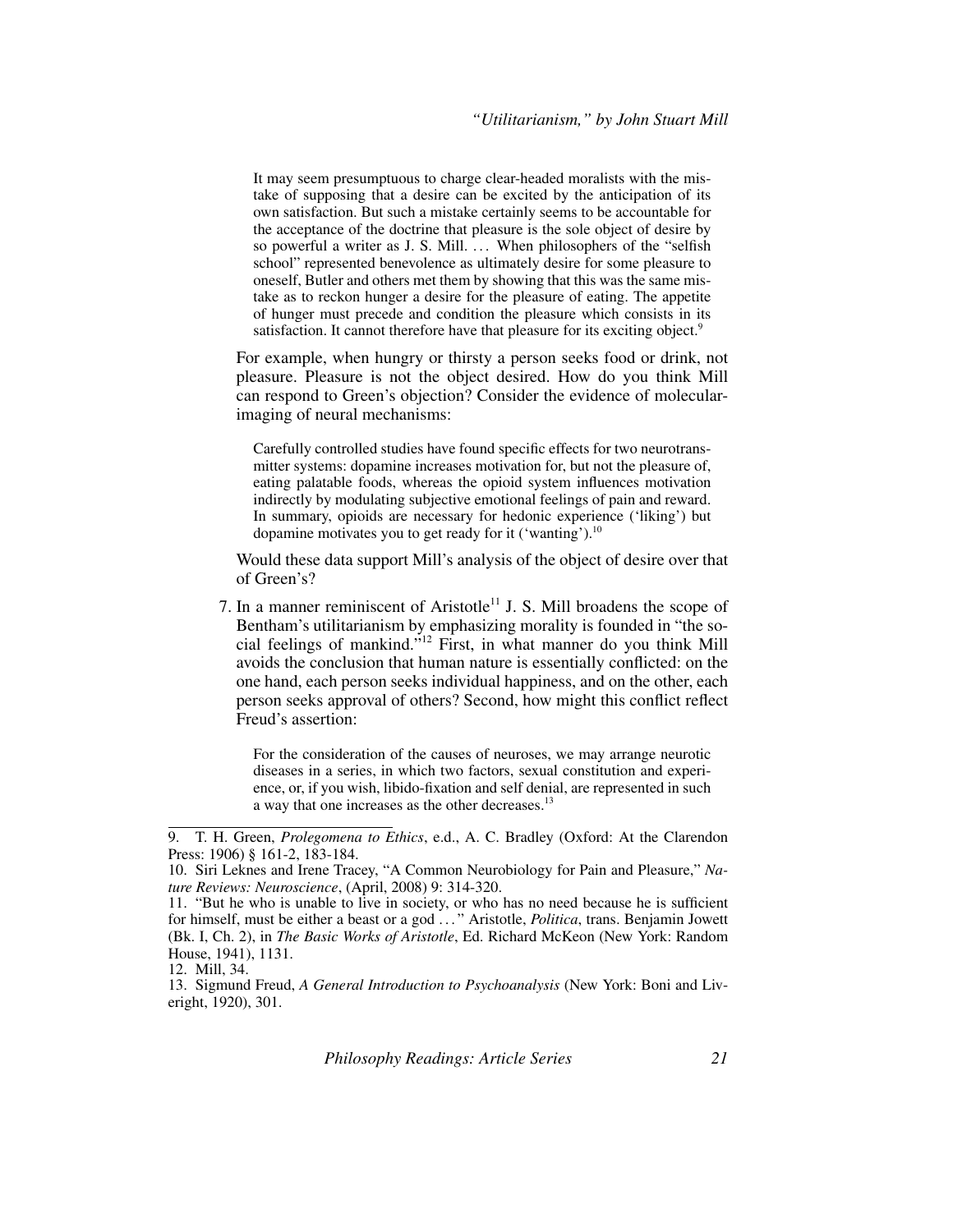In what way can Mill's notion of human nature and of harmony of self meld the good of the individual with the good of mankind? Indeed, need the good of mankind depend upon individual self-denial?

<span id="page-21-3"></span>8. The problem of Hume's guillotine arises when the distinction between descriptive and prescriptive statements is not observed. Hume puts the problem in this manner:

<span id="page-21-1"></span>In every system of morality, which I have hitherto met with, I have always remark'd, that the author proceeds for some time in the ordinary ways of reasoning, and establishes the being of a God, or makes observations concerning human affairs; when all of a sudden I am surpriz'd to find, that instead of the usual copulations of propositions, is, and is not, I meet with no proposition that is not connected with an *ought*, or an *ought not*. This change is imperceptible; but is however, of the last consequence. For as this *ought*, or *ought not*, expresses some new relation or affirmation, 'tis necessary that it shou'd be observ'd and explain'd; and at the same time that a reason should be given; for what seems altogether inconceivable, how this new relation can be a deduction from others, which are entirely different from it. $14$ 

In a word, Hume believes "ought" statements cannot be validly inferred from "is" statements. The "is-ought problem", then, arises whenever value statements are derived from factual ones. Even so, isn't this proceeding precisely what J. S. Mill does when he argues from the empirical observation that "each person, so far as he believes it to be attainable, desires his own happiness $\mathbf{S}^{315}$  to the conclusion of the greatest happiness principle that"actions are right in proportion as they tend to promote happiness." Either try to show how Mill's inference is an exception to Hume's principle of "is" not implying "ought" or try to show Hume's principle is not true.

9. Mill, apparently in an attempt to stave off criticism of neglecting duties, reasons:

In case of abstinences indeed—of things which people forbear to do from moral considerations, though the consequences in the particular case might be beneficial—it would be unworthy of an intelligent agent not to be consciously aware that the action is of a class which, if practised generally, would be generally injurious, and that this is the ground of the objection to abstain from it.<sup>16</sup>

<span id="page-21-2"></span><span id="page-21-0"></span>To what extent do you think Mill's conclusion here is compatible with Kant's categorical imperative:

<sup>14.</sup> David Hume, *A Treatise of Human Nature*, ed. L. A. Selby-Bigge (Oxford: Oxford at the Clarendon Press, 1968), Bk. II, Pt. I, Sec. 1, 469.

<sup>15.</sup> Mill, 52.

<sup>16.</sup> Mill, 44.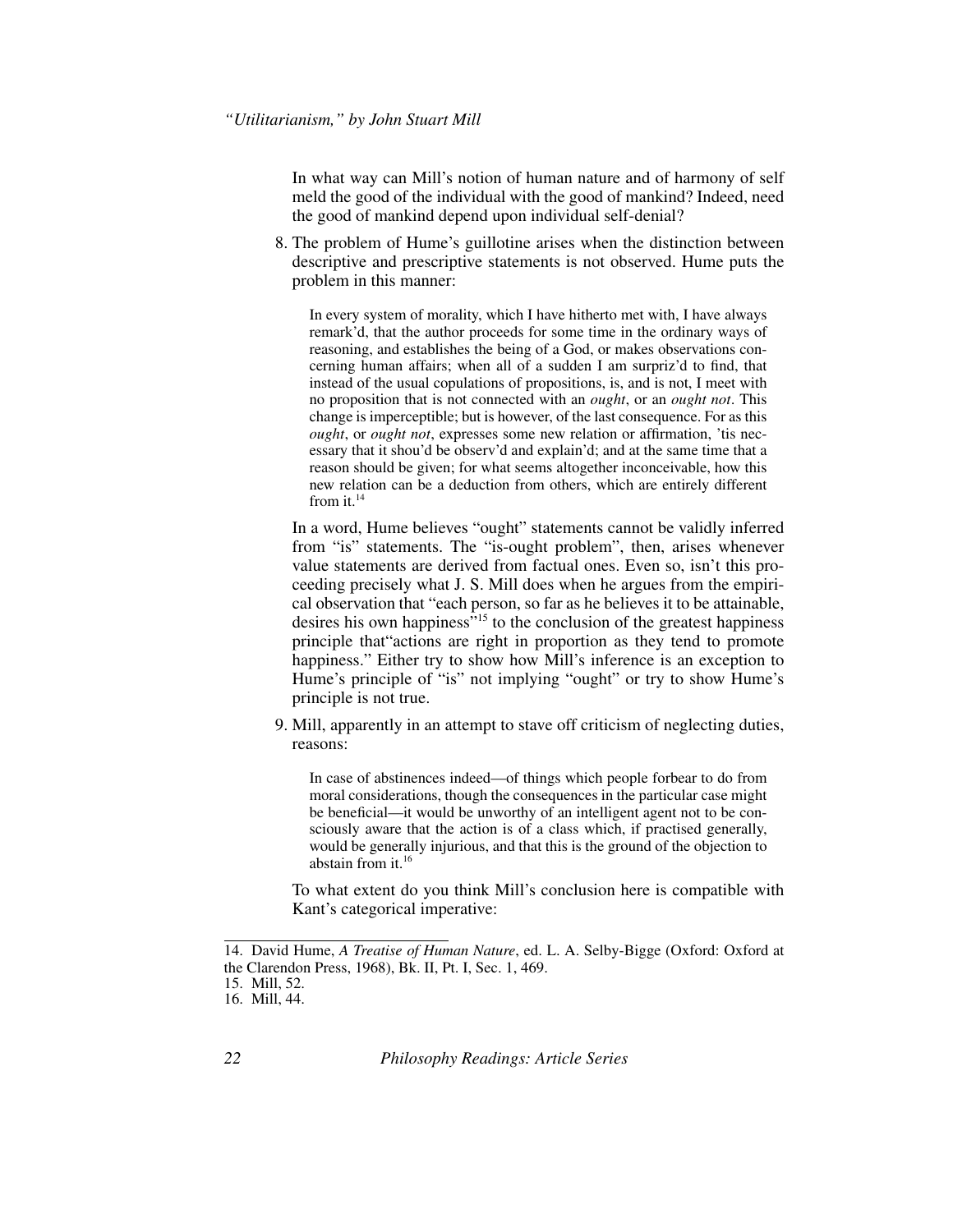Act only according to that maxim whereby you can at the same time will that it should become a universal law.<sup>17</sup>

Explain whether or not you think Mill's conclusion about abstinence is consistent with the greatest happiness principle?

10. Is desire a function of reason or sense for Mill? He argues,

The only proof capable of being given that an object is visible is that people actually see it. The only proof that a sound is audible, is that people hear it: and so of the other sources of our experience. In like manner, I apprehend, the sole evidence it is possible to produce that anything is desirable, is that people do actually desire it.<sup>18</sup>

Is Mill's analogical argument fallacious? How is his attempted justification of the end of actions related to the question of the nature of teleological arguments?

<span id="page-22-1"></span>11. Might the principle of utility be based on brain chemistry? Many kinds of stimuli activate the so-called reward regions in the brain and consequently are termed pleasurable stimuli by behavioral scientists. Different kinds of pleasure are correlated with increased dopaminergic signaling, for example in the nucleus accumbens, medial orbitofrontal cortex, and sensorimotor cortex, among others. The pleasures from music, play, food, drink, money, and sex, even though not reliably reported by individuals, are associated with the activation of different areas of the brain as revealed by functional magnetic resonance imaging (fMRI). Activation areas differ according to different conditioned rewards, such as money and backgammon, and natural rewards, such as food and sex.<sup>19</sup> Do you think fMRI scans would provide the kind of relevant evidence for Mill distinguishing (1) the differing quantity of pleasure and (2) the differing qualities of pleasure? Do you think Mill would retain his belief in the intrinsic goodness of pleasure when he realizes the negative effects of pleasure such as addiction and motivational toxicity?

Pleasure can serve cognition, productivity and health, but simultaneously promotes addiction and other negative behaviors, i.e., motivational toxicity. It is a complex neurobiological phenomenon, relying on reward circuitry or limbic activity.<sup>20</sup>

<span id="page-22-0"></span><sup>17.</sup> Immanuel Kant, *Groundwork for the Metaphysics of Morals*, ed. Thomas Kingsmill Abbott (London: Longmans, Green and Co., 1888), 48.

<sup>18.</sup> Mill, 80.

<sup>19.</sup> Gregory S. Berns, Samuel M. McClure, Giuseppe Pagnoni, and P. Read Montague, "Predictability Modulates Human Brain Response to Reward," *The Journal of Neuroscience* (April 15, 2001) 21, no. 8, 2793-2798.

<sup>20.</sup> Tobias Esch and George B. Stefano, *Neuroendocrinology Letters* (August, 2004) 25, no. 4, 235.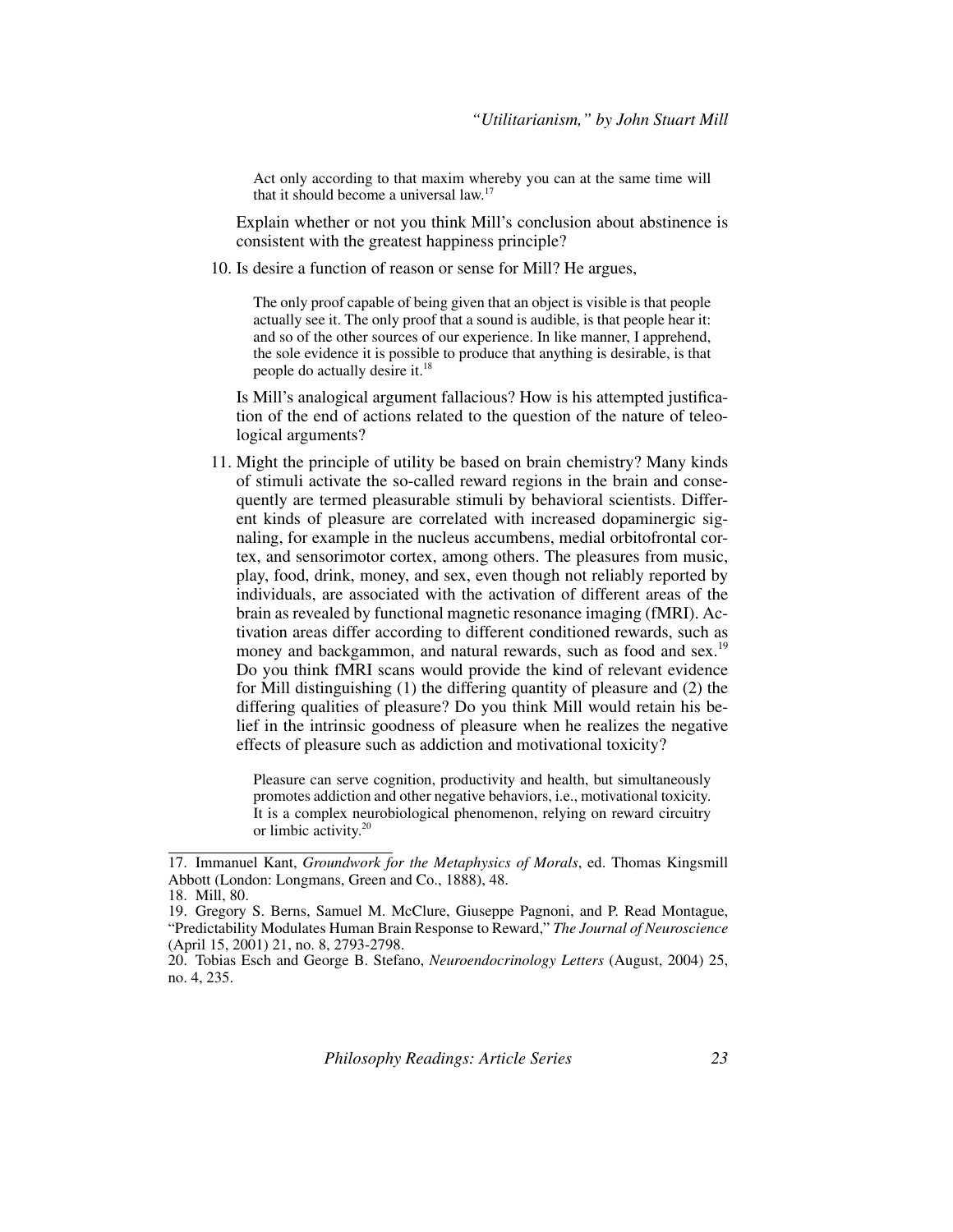<span id="page-23-1"></span>As a related question, does Mill's ethical theory commit the naturalistic fallacy $?^{21}$ 

12. On the one hand Mill seems to argue utilitarian morality harmonizes two principles: (1) each person ought to act to maximize individual happiness and (2) each person ought to act to maximize the collective happiness of everyone. On the other hand, Mill also seems to state that utilitarianism does not require that each person seek the general good in every action. Is Mill's view consistent with Adam Smith's view in this passage?

<span id="page-23-2"></span>Though the standard by which casuists frequently determine what is right or wrong in human conduct be it tendency to the welfare or disorder of society, it does not follow that a regard to the welfare of society should be the sole virtuous motive of action , but only that, in any competition, it ought to cast the balance against all other motives.<sup>22</sup>

What specifically is the implicit criterion Mill and Smith use to recommend when an action should be performed in the interests of others rather than in our own interest?

*\**

#### *Revision History*

#### *Revision 0.1 09.22.09 Revised by: lca*

Permission is granted to copy, distribute and/or modify this document under the terms of the GNU Free Documentation License (http://www.gnu.org/licenses/fdl.txt), Version 1.2 or any later version published by the Free Software Foundation. Please send corrections, comments, or inquiries to "Editors" at

<philhelp@gmail.com>

<span id="page-23-0"></span><sup>21.</sup> "It may be true that all things which are good are *also* something else, just as it is true that all things which are yellow produce a certain kind of vibration in the light. And it is a fact, that Ethics aims at discovering what are those other properties belonging to all things which are good. But far too many philosophers have thought that when they named those other properties they were actually defining good; that these properties, in fact were simply not 'other' but absolutely and entirely the same with goodness. This view I propose to call the 'naturalistic fallacy'..." George Edward Moore, *Principia Ethica* (Cambridge: Cambridge University Press, 1903), 10.

<sup>22.</sup> Adam Smith, *The Theory of Moral Sentiments* (New Rochelle, New York: Arlington House, 1969), 446.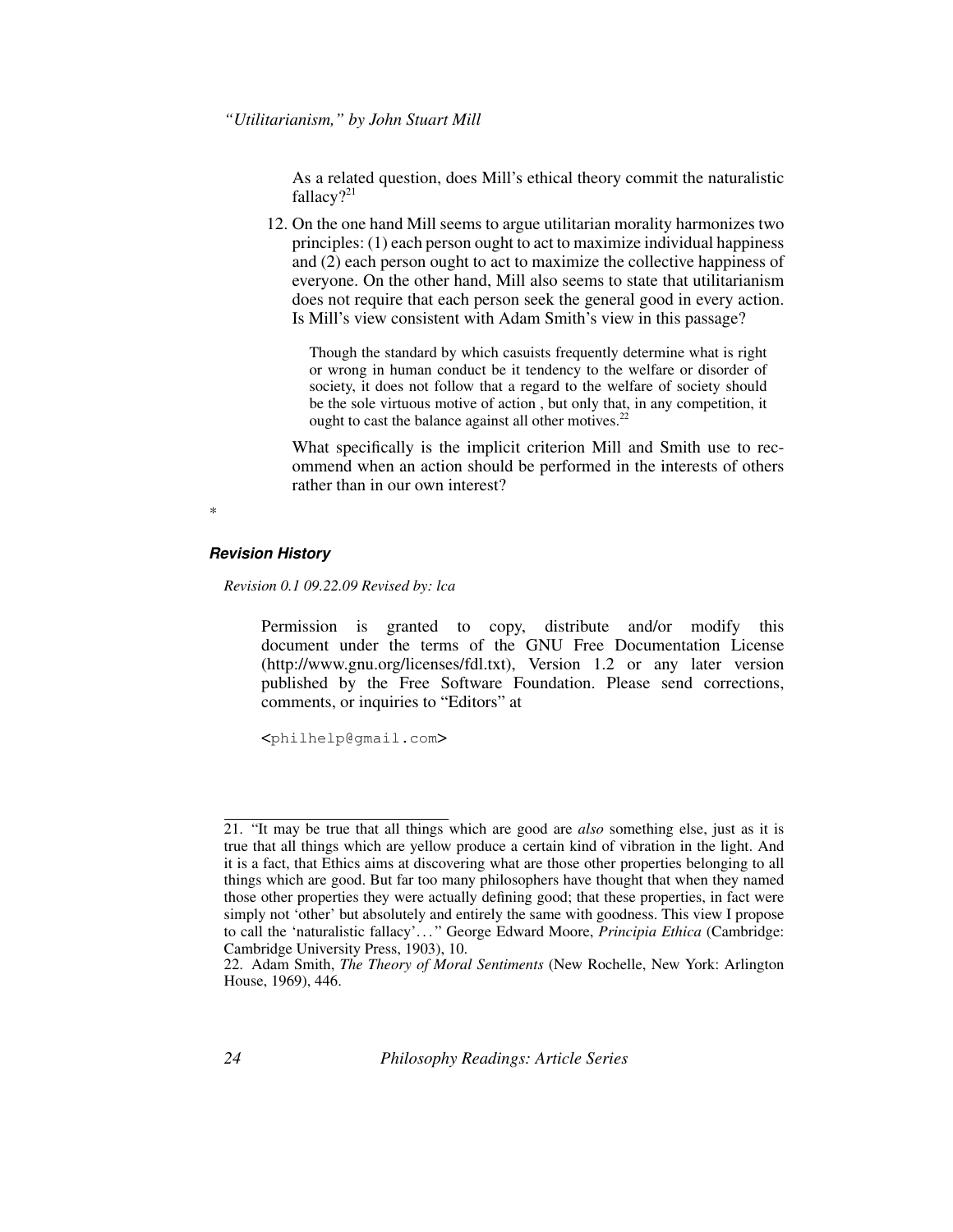*"Utilitarianism," by John Stuart Mill*

# <span id="page-24-0"></span>**Index**

altruism Adam Smith, [24](#page-23-1) and utilitarianism, [12](#page-11-0) Aristotle, [21](#page-20-0) Bentham, Jeremy, [2](#page-1-1) Bradley, F. H., [2](#page-1-2) British East India Company, [1](#page-0-0) Butler, Joseph, [21](#page-20-1) Carlyle, Thomas, [8](#page-7-0) categorical imperative, [22](#page-21-0) character irrelevance to right action in utilitarianism, [14](#page-13-0) Coleridge, Samuel Taylor, [1](#page-0-1) composition, fallacy of, [20](#page-19-0) depression caused by egoism, [10](#page-9-0) desire as means and end, [16](#page-15-0) disinterested, in utilitarianism, [15](#page-14-0) distinguished from objects of, [21](#page-20-2) interconnections, [16](#page-15-1) its relation to the objects of, [17](#page-16-0) dignity mark of higher being, [6](#page-5-0) Dostoevsky, Fyodor, [19](#page-18-1) duty as related to motives, [13](#page-12-0) egoism, [2](#page-1-3) ethical, [3](#page-2-0) psychological, [3](#page-2-1) Entsagen, [8](#page-7-1) epicureanism, [4](#page-3-1) Epicurus, [4](#page-3-2) ethical relativism, [19](#page-18-2) Freud, Sigmund, [21](#page-20-3) golden rule relation to utilitarianism, [12](#page-11-1) good of all not primary to utilitarianism, [13](#page-12-1) Greatest Happiness Principle, [4](#page-3-3) and virtue, [16](#page-15-2) goal of, [8](#page-7-2) Green, T. H., [2,](#page-1-4) [20](#page-19-1)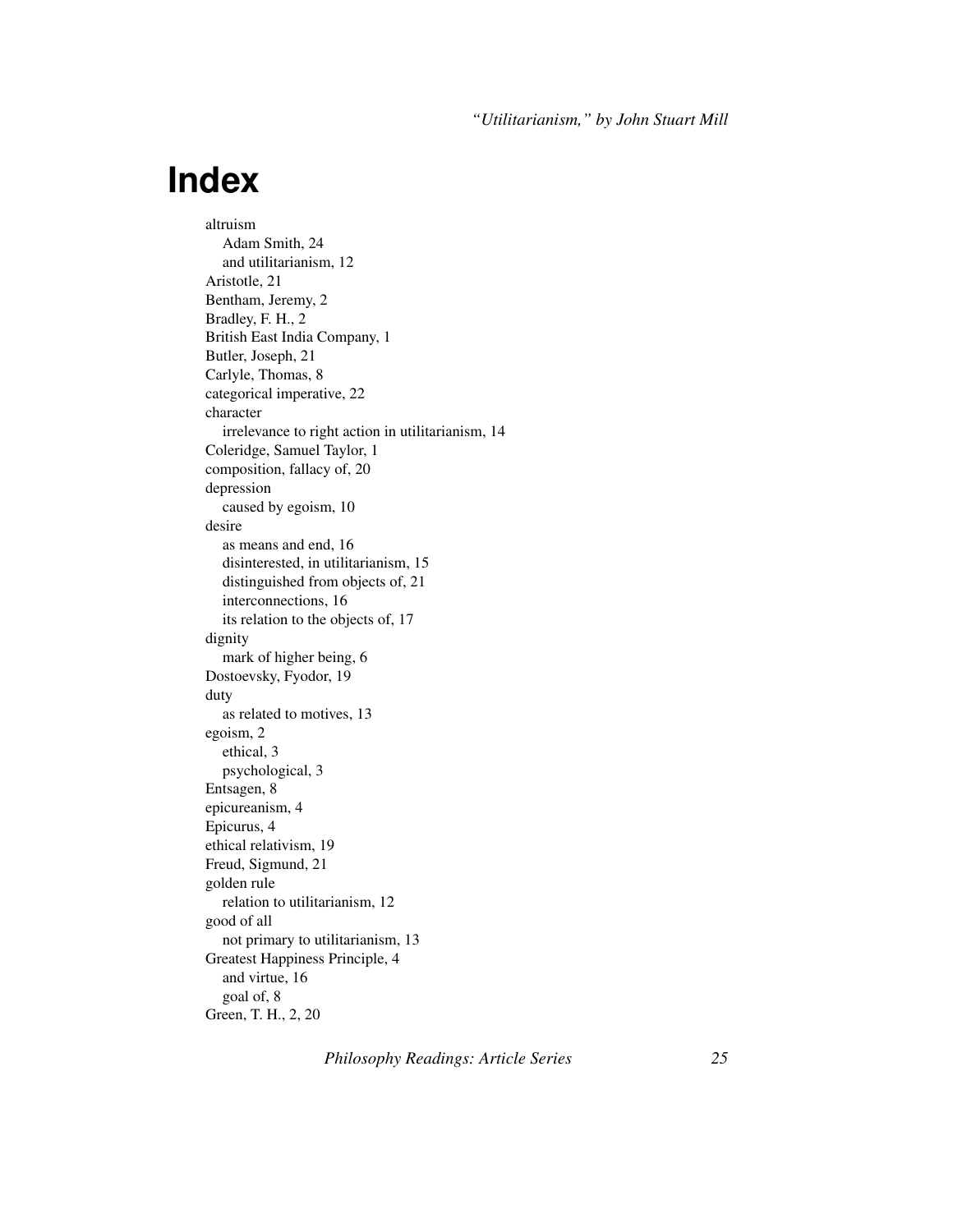<span id="page-25-0"></span>happiness as pleasure, [4](#page-24-0) as the end of action, [18](#page-17-0) compared to virtue, [10](#page-9-1) dependent on education, [9](#page-8-0) not the goal of morality, [8](#page-7-3) related to the good of others, [11](#page-10-0) relation to virtue, [15](#page-14-1) hedonism, [2](#page-1-5) human being higher and lower, [5](#page-4-0) Hume's guillotine, [22](#page-21-1) Kant, Immanuel, [22](#page-21-2) Mill, J. S. criticism of, [21](#page-20-4) Mill, James, [1](#page-0-2) Mill, John Stuart, [4](#page-3-4) morality independent of motive, [13](#page-12-2) utilitarian standard of, [8](#page-7-4) neurosis causes of, [21](#page-20-5) Novalis (Georg von Hardenberg) on suicide, [9](#page-8-1) ought-is distinction, [22](#page-21-3) Philosophical Radicals, [1](#page-0-3) pleasure and addiction, [23](#page-22-0) as related to pain and happiness, [18](#page-17-1) biology of, [23](#page-22-1) criterion of preference, [5](#page-4-1) distinction by quality, [7](#page-6-0) not homogeneous, [8](#page-7-5) quality of, [5](#page-4-2) quantity of, [5](#page-4-3) sources of, [4](#page-3-5) pleasures higher, [5](#page-4-4) renunciation as a means to happiness, [8](#page-7-6) utilitarian view of, [12](#page-11-2) Saint Paul, [19](#page-18-3) Saint-Simon, Henri de, [1](#page-0-4) selfishness, [10](#page-9-2) Smith, Adam